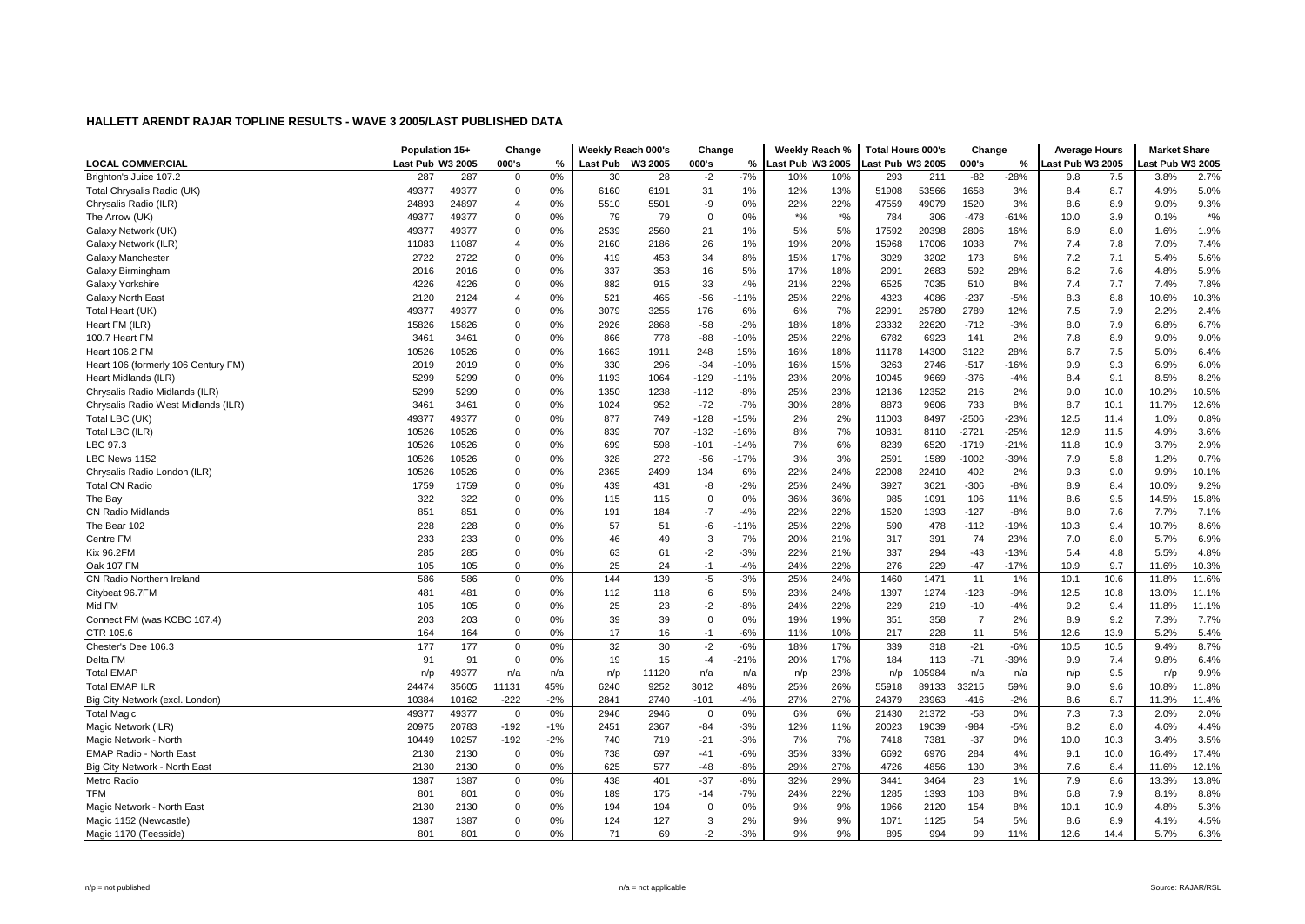|                                          | Population 15+   |       | Change         |        | Weekly Reach 000's |         | Change         |        | Weekly Reach %   |     | <b>Total Hours 000's</b> |       | Change  |        | <b>Average Hours</b> |      | <b>Market Share</b> |       |
|------------------------------------------|------------------|-------|----------------|--------|--------------------|---------|----------------|--------|------------------|-----|--------------------------|-------|---------|--------|----------------------|------|---------------------|-------|
| <b>LOCAL COMMERCIAL</b>                  | Last Pub W3 2005 |       | 000's          | %      | <b>Last Pub</b>    | W3 2005 | 000's          | %      | Last Pub W3 2005 |     | ast Pub W3 2005          |       | 000's   | %      | ast Pub W3 2005      |      | ast Pub W3 2005     |       |
| Metro Radio/Magic 1152                   | 1387             | 1387  | $\mathbf 0$    | 0%     | 505                | 472     | $-33$          | $-7%$  | 36%              | 34% | 4512                     | 4589  | 77      | 2%     | 8.9                  | 9.7  | 17.4%               | 18.3% |
| TFM/Magic 1170                           | 801              | 801   | $\mathbf 0$    | 0%     | 238                | 226     | $-12$          | $-5%$  | 30%              | 28% | 2181                     | 2387  | 206     | 9%     | 9.2                  | 10.6 | 13.8%               | 15.1% |
| <b>EMAP Radio - North West</b>           | 5082             | 4973  | $-109$         | $-2%$  | 1481               | 1487    | 6              | 0%     | 29%              | 30% | 14925                    | 15452 | 527     | 4%     | 10.1                 | 10.4 | 13.9%               | 14.7% |
| Big City Network - North West            | 4978             | 4869  | $-109$         | $-2%$  | 1341               | 1351    | 10             | 1%     | 27%              | 28% | 12783                    | 13138 | 355     | 3%     | 9.5                  | 9.7  | 12.2%               | 12.8% |
| Radio City 96.7                          | 2012             | 1763  | -249           | $-12%$ | 486                | 476     | $-10$          | $-2%$  | 24%              | 27% | 5158                     | 5347  | 189     | 4%     | 10.6                 | 11.2 | 12.0%               | 13.8% |
| Key 103 (Manchester)                     | 2722             | 2722  | $\overline{0}$ | 0%     | 599                | 557     | $-42$          | $-7%$  | 22%              | 20% | 5010                     | 5226  | 216     | 4%     | 8.4                  | 9.4  | 8.5%                | 9.1%  |
| 97.4 Rock FM                             | 1658             | 1334  | $-324$         | $-20%$ | 330                | 306     | $-24$          | $-7%$  | 20%              | 23% | 2806                     | 2397  | $-409$  | $-15%$ | 8.5                  | 7.8  | 8.0%                | 8.9%  |
| Magic Network - North West               | 5044             | 4964  | -80            | $-2%$  | 253                | 263     | 10             | 4%     | 5%               | 5%  | 2142                     | 2314  | 172     | 8%     | 8.5                  | 8.8  | 2.0%                | 2.2%  |
| Magic 1548 (Liverpool)                   | 2012             | 1763  | $-249$         | $-12%$ | 86                 | 86      | $\Omega$       | 0%     | 4%               | 5%  | 850                      | 884   | 34      | 4%     | 9.9                  | 10.3 | 2.0%                | 2.3%  |
| Magic 1152 (Manchester)                  | 2722             | 2722  | $\mathbf 0$    | 0%     | 144                | 118     | $-26$          | $-18%$ | 5%               | 4%  | 857                      | 1135  | 278     | 32%    | 6.0                  | 9.6  | 1.5%                | 2.0%  |
| Magic 999 (Preston)                      | 1098             | 1098  | 0              | 0%     | 54                 | 50      | $-4$           | $-7%$  | 5%               | 5%  | 522                      | 419   | $-103$  | $-20%$ | 9.7                  | 8.4  | 2.3%                | 1.9%  |
| Key 103/Magic 1152 (Manchester)          | 2722             | 2722  | $\mathbf 0$    | 0%     | 679                | 621     | $-58$          | $-9%$  | 25%              | 23% | 5867                     | 6361  | 494     | 8%     | 8.6                  | 10.2 | 10.0%               | 11.1% |
| Radio City 96.7/Magic 1548               | 2012             | 1763  | $-249$         | $-12%$ | 528                | 518     | $-10$          | $-2%$  | 26%              | 29% | 6008                     | 6232  | 224     | 4%     | 11.4                 | 12.0 | 13.9%               | 16.1% |
| 97.4 Rock FM/Magic 999                   | 1761             | 1438  | $-323$         | $-18%$ | 366                | 339     | $-27$          | $-7%$  | 21%              | 24% | 3328                     | 2816  | $-512$  | $-15%$ | 9.1                  | 8.3  | 8.9%                | 9.6%  |
| <b>EMAP Radio - Yorkshire</b>            | 3275             | 3162  | $-113$         | $-3%$  | 1026               | 956     | $-70$          | $-7%$  | 31%              | 30% | 10180                    | 8916  | $-1264$ | $-12%$ | 9.9                  | 9.3  | 14.7%               | 13.2% |
| Big City Network - Yorkshire             | 3275             | 3162  | $-113$         | $-3%$  | 875                | 812     | $-63$          | $-7%$  | 27%              | 26% | 6870                     | 5969  | $-901$  | $-13%$ | 7.9                  | 7.3  | 9.9%                | 8.8%  |
| 96.3 Radio Aire                          | 941              | 941   | 0              | 0%     | 194                | 177     | $-17$          | $-9%$  | 21%              | 19% | 1235                     | 1123  | $-112$  | $-9%$  | 6.3                  | 6.3  | 7.2%                | 6.2%  |
| Hallam FM                                | 1280             | 1280  | 0              | 0%     | 426                | 413     | $-13$          | $-3%$  | 33%              | 32% | 3185                     | 2482  | $-703$  | $-22%$ | 7.5                  | 6.0  | 11.9%               | 9.1%  |
| 96.9 Viking FM                           | 1248             | 1109  | $-139$         | $-11%$ | 262                | 226     | $-36$          | $-14%$ | 21%              | 20% | 2450                     | 2358  | $-92$   | $-4%$  | 9.3                  | 10.4 | 8.4%                | 9.0%  |
| Magic Network - Yorkshire                | 3275             | 3162  | $-113$         | $-3%$  | 293                | 261     | $-32$          | $-11%$ | 9%               | 8%  | 3310                     | 2947  | $-363$  | $-11%$ | 11.3                 | 11.3 | 4.8%                | 4.4%  |
| Magic 828 (Leeds)                        | 941              | 941   | $\mathbf 0$    | 0%     | 151                | 141     | $-10$          | $-7%$  | 16%              | 15% | 1712                     | 1565  | $-147$  | $-9%$  | 11.3                 | 11.1 | 10.0%               | 8.6%  |
| Magic AM (Sheffield)                     | 1280             | 1280  | 0              | 0%     | 66                 | 66      | $\mathbf 0$    | 0%     | 5%               | 5%  | 643                      | 669   | 26      | 4%     | 9.7                  | 10.1 | 2.4%                | 2.5%  |
| Magic 1161 (Hull)                        | 1248             | 1109  | $-139$         | -11%   | 88                 | 54      | $-34$          | $-39%$ | 7%               | 5%  | 1157                     | 714   | $-443$  | $-38%$ | 13.1                 | 13.2 | 4.0%                | 2.7%  |
| 96.3 Radio Aire/Magic 828                | 941              | 941   | 0              | 0%     | 283                | 269     | $-14$          | $-5%$  | 30%              | 29% | 2947                     | 2688  | $-259$  | $-9%$  | 10.4                 | 10.0 | 17.1%               | 14.8% |
| Hallam FM/Magic AM                       | 1280             | 1280  | $\mathbf 0$    | 0%     | 452                | 446     | -6             | $-1%$  | 35%              | 35% | 3828                     | 3151  | $-677$  | $-18%$ | 8.5                  | 7.1  | 14.3%               | 11.6% |
| 96.9 Viking FM/Magic 1161                | 1248             | 1109  | $-139$         | $-11%$ | 311                | 247     | $-64$          | $-21%$ | 25%              | 22% | 3607                     | 3072  | $-535$  | $-15%$ | 11.6                 | 12.4 | 12.3%               | 11.7% |
| <b>Total Kerrang!</b>                    | 49377            | 49377 | $\mathbf 0$    | 0%     | 995                | 1214    | 219            | 22%    | 2%               | 2%  | 4561                     | 5688  | 1127    | 25%    | 4.6                  | 4.7  | 0.4%                | 0.5%  |
| Kerrang! 105.2                           | 3468             | 3461  | $-7$           | 0%     | 260                | 320     | 60             | 23%    | 7%               | 9%  | 1907                     | 2272  | 365     | 19%    | 7.3                  | 7.1  | 2.5%                | 2.9%  |
| EMAP Radio London (Magic 105.4/Kiss 100) | 10526            | 10526 | $\mathbf 0$    | 0%     | 2711               | 2607    | $-104$         | $-4%$  | 26%              | 25% | 20411                    | 19649 | $-762$  | $-4%$  | 7.5                  | 7.5  | 9.1%                | 8.8%  |
| Kiss 100 FM                              | 10526            | 10526 | $\Omega$       | 0%     | 1404               | 1363    | $-41$          | $-3%$  | 13%              | 13% | 9042                     | 7806  | -1236   | -14%   | 6.4                  | 5.7  | 4.1%                | 3.5%  |
| Magic 105.4                              | 10526            | 10526 | $\mathbf 0$    | 0%     | 1676               | 1712    | 36             | 2%     | 16%              | 16% | 11369                    | 11843 | 474     | 4%     | 6.8                  | 6.9  | 5.1%                | 5.3%  |
| <b>Total Kiss</b>                        | 49377            | 49377 | 0              | 0%     | 2361               | 2369    | 8              | 0%     | 5%               | 5%  | 12642                    | 11510 | $-1132$ | $-9%$  | 5.4                  | 4.9  | 1.2%                | 1.1%  |
| <b>EMAP Total Scotland</b>               | 4208             | 4208  | $\pmb{0}$      | 0%     | 1847               | 1778    | $-69$          | $-4%$  | 44%              | 42% | 22441                    | 22284 | $-157$  | $-1%$  | 12.1                 | 12.5 | 27.0%               | 26.3% |
| <b>EMAP Central Scotland</b>             | 2805             | 2805  | $\mathbf 0$    | 0%     | 1099               | 1042    | $-57$          | $-5%$  | 39%              | 37% | 12609                    | 12463 | $-146$  | $-1%$  | 11.5                 | 12.0 | 23.0%               | 22.4% |
| <b>Total Radio Clyde</b>                 | 1834             | 1834  | $\mathbf 0$    | 0%     | 733                | 696     | $-37$          | $-5%$  | 40%              | 38% | 8111                     | 8322  | 211     | 3%     | 11.1                 | 11.9 | 23.6%               | 23.9% |
| Clyde 1 FM                               | 1834             | 1834  | $\mathbf 0$    | 0%     | 608                | 580     | $-28$          | $-5%$  | 33%              | 32% | 5397                     | 5662  | 265     | 5%     | 8.9                  | 9.8  | 15.7%               | 16.3% |
| Clyde 2                                  | 1834             | 1834  | $\mathbf 0$    | 0%     | 322                | 285     | $-37$          | $-11%$ | 18%              | 16% | 2715                     | 2661  | $-54$   | $-2%$  | 8.4                  | 9.3  | 7.9%                | 7.7%  |
| <b>Total Radio Forth</b>                 | 1124             | 1124  | $\mathbf 0$    | 0%     | 377                | 355     | $-22$          | $-6%$  | 34%              | 32% | 4498                     | 4141  | $-357$  | $-8%$  | 11.9                 | 11.7 | 18.9%               | 17.4% |
| ForthOne                                 | 1124             | 1124  | $\pmb{0}$      | 0%     | 328                | 312     | $-16$          | $-5%$  | 29%              | 28% | 3403                     | 3114  | $-289$  | $-8%$  | 10.4                 | 10.0 | 14.3%               | 13.1% |
| Forth <sub>2</sub>                       | 1124             | 1124  | $\Omega$       | 0%     | 136                | 114     | $-22$          | $-16%$ | 12%              | 10% | 1095                     | 1027  | $-68$   | $-6%$  | 8.1                  | 9.0  | 4.6%                | 4.3%  |
| <b>Total Radio Tay</b>                   | 373              | 373   | 0              | 0%     | 175                | 169     | -6             | $-3%$  | 47%              | 45% | 2456                     | 2205  | $-251$  | $-10%$ | 14.1                 | 13.0 | 33.9%               | 32.2% |
| Tay-FM                                   | 373              | 373   | 0              | 0%     | 124                | 125     | $\overline{1}$ | 1%     | 33%              | 33% | 1439                     | 1266  | $-173$  | $-12%$ | 11.6                 | 10.2 | 19.9%               | 18.5% |
| Radio Tay-AM                             | 373              | 373   | $\mathbf 0$    | 0%     | 84                 | 82      | $-2$           | $-2%$  | 22%              | 22% | 1017                     | 939   | $-78$   | $-8%$  | 12.1                 | 11.4 | 14.0%               | 13.7% |
| <b>Total Northsound Radio</b>            | 297              | 297   | $\Omega$       | 0%     | 162                | 157     | $-5$           | $-3%$  | 55%              | 53% | 2121                     | 1911  | $-210$  | $-10%$ | 13.1                 | 12.1 | 32.7%               | 30.0% |
| Northsound One                           | 297              | 297   | $\mathbf 0$    | 0%     | 148                | 140     | -8             | $-5%$  | 50%              | 47% | 1552                     | 1367  | $-185$  | $-12%$ | 10.5                 | 9.8  | 24.0%               | 21.5% |
| Northsound Two                           | 297              | 297   | 0              | 0%     | 63                 | 58      | -5             | $-8%$  | 21%              | 19% | 568                      | 544   | $-24$   | $-4%$  | 9.0                  | 9.4  | 8.8%                | 8.5%  |
| West Sound (inc. West FM)                | 377              | 377   | $\mathbf 0$    | 0%     | 166                | 166     | $\mathbf 0$    | 0%     | 44%              | 44% | 1815                     | 2109  | 294     | 16%    | 11.0                 | 12.7 | 29.3%               | 31.1% |
| Moray Firth Radio                        | 236              | 236   | $\mathbf 0$    | 0%     | 116                | 108     | -8             | $-7%$  | 49%              | 46% | 1361                     | 1424  | 63      | 5%     | 11.8                 | 13.1 | 26.2%               | 25.2% |
| Radio Borders                            | 102              | 102   | $\mathbf 0$    | 0%     | 58                 | 56      | $-2$           | $-3%$  | 56%              | 54% | 872                      | 850   | $-22$   | $-3%$  | 15.2                 | 15.3 | 41.0%               | 39.9% |
| C.F.M.Radio                              | 235              | 235   | $\Omega$       | 0%     | 104                | 101     | -3             | $-3%$  | 44%              | 43% | 1373                     | 1341  | $-32$   | $-2%$  | 13.2                 | 13.3 | 25.1%               | 25.7% |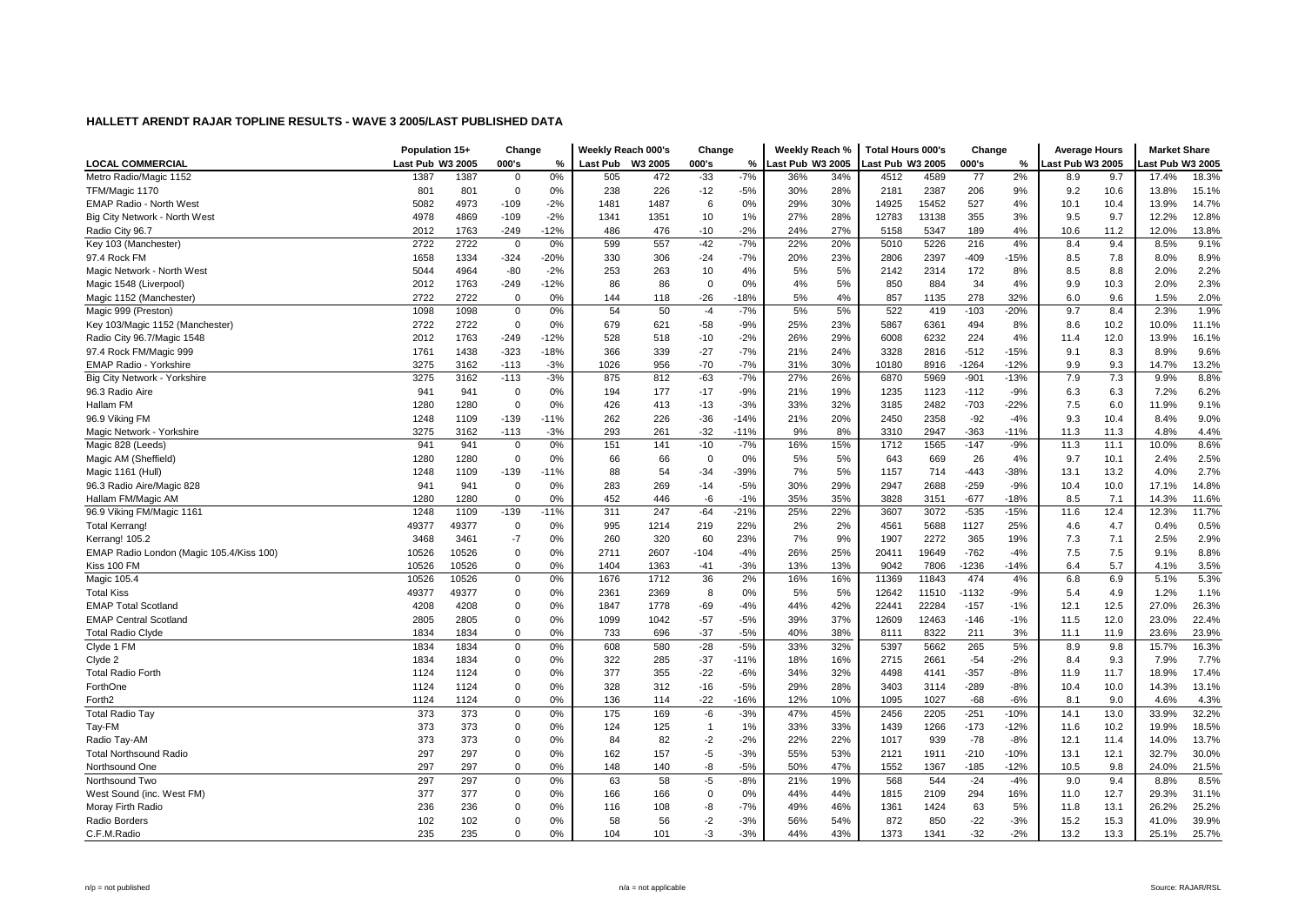|                                      | Population 15+   |       | Change       |       | Weekly Reach 000's |         | Change         |        | Weekly Reach %             |               | <b>Total Hours 000's</b> |        | Change         |        | <b>Average Hours</b> |      | <b>Market Share</b> |                    |
|--------------------------------------|------------------|-------|--------------|-------|--------------------|---------|----------------|--------|----------------------------|---------------|--------------------------|--------|----------------|--------|----------------------|------|---------------------|--------------------|
| <b>LOCAL COMMERCIAL</b>              | Last Pub W3 2005 |       | 000's        | %     | <b>Last Pub</b>    | W3 2005 | 000's          | %      | Last Pub W3 2005           |               | Last Pub W3 2005         |        | 000's          | %      | ast Pub W3 2005      |      | ast Pub W3 2005     |                    |
| Downtown Radio (DTR) / Cool FM       | 1339             | 1339  | 0            | 0%    | 542                | 547     | 5              | 1%     | 41%                        | 41%           | 5338                     | 5938   | 600            | 11%    | 9.8                  | 10.9 | 19.5%               | 20.2%              |
| Cool FM                              | 917              | 917   | $\mathbf 0$  | 0%    | 322                | 326     | $\overline{4}$ | 1%     | 35%                        | 36%           | 2929                     | 3347   | 418            | 14%    | 9.1                  | 10.3 | 14.7%               | 15.7%              |
| Downtown Radio (DTR)                 | 1339             | 1339  | 0            | 0%    | 285                | 297     | 12             | 4%     | 21%                        | 22%           | 2410                     | 2592   | 182            | 8%     | 8.5                  | 8.7  | 8.8%                | 8.8%               |
| Wave 105 FM                          | 1803             | 1801  | $-2$         | 0%    | 324                | 355     | 31             | 10%    | 18%                        | 20%           | 3232                     | 3123   | $-109$         | $-3%$  | 10.0                 | 8.8  | 7.6%                | 7.3%               |
| <b>Total Vibe FM</b>                 | 4004             | 4004  | 0            | 0%    | 552                | 549     | -3             | $-1%$  | 14%                        | 14%           | 4638                     | 4333   | $-305$         | $-7%$  | 8.4                  | 7.9  | 5.2%                | 4.9%               |
| Vibe East                            | 1845             | 1845  | 0            | 0%    | 282                | 295     | 13             | 5%     | 15%                        | 16%           | 2561                     | 2336   | $-225$         | $-9%$  | 9.1                  | 7.9  | 6.1%                | 5.8%               |
| Vibe West                            | 2159             | 2159  | 0            | 0%    | 271                | 254     | $-17$          | $-6%$  | 13%                        | 12%           | 2077                     | 1997   | $-80$          | $-4%$  | 7.7                  | 7.9  | 4.4%                | 4.2%               |
| <b>Total GCap Media UK</b>           | 49377            | 49377 | 0            | 0%    | 16920              | 16600   | $-320$         | $-2%$  | 34%                        | 34%           | 162095                   | 158768 | $-3327$        | $-2%$  | 9.6                  | 9.6  | 15.2%               | 14.9%              |
| GCap Media - National Brands Total   | 49377            | 49377 | $\mathbf 0$  | 0%    | 10221              | 10528   | 307            | 3%     | 21%                        | 21%           | 82038                    | 85158  | 3120           | 4%     | 8.0                  | 8.1  | 7.7%                | 8.0%               |
| Classic FM                           | 49377            | 49377 | $\mathbf 0$  | 0%    | 6310               | 5842    | $-468$         | $-7%$  | 13%                        | 12%           | 46272                    | 44069  | $-2203$        | $-5%$  | 7.3                  | 7.5  | 4.3%                | 4.1%               |
| <b>Capital Disney</b>                | 49377            | 49377 | 0            | 0%    | 73                 | 52      | $-21$          | $-29%$ | $*9/6$                     | $\frac{1}{2}$ | 313                      | 324    | 11             | 4%     | 4.3                  | 6.2  | $\boldsymbol{*}$ %  | $\sqrt[*]{\cdot}$  |
| <b>Capital Life</b>                  | 49377            | 49377 | 0            | 0%    | 61                 | 60      | $-1$           | $-2%$  | $\boldsymbol{^{*0}}\!/\!o$ | $*$ %         | 372                      | 227    | $-145$         | -39%   | 6.2                  | 3.8  | $*9/6$              | $\boldsymbol{*}$ % |
| Core                                 | 49377            | 49377 | 0            | 0%    | 89                 | 113     | 24             | 27%    | $*9/6$                     | $*$ %         | 222                      | 226    | $\overline{4}$ | 2%     | 2.5                  | 2.0  | $*$ %               | $*9/6$             |
| <b>Planet Rock</b>                   | 49377            | 49377 | 0            | 0%    | 382                | 341     | $-41$          | $-11%$ | 1%                         | 1%            | 1789                     | 1747   | $-42$          | $-2%$  | 4.7                  | 5.1  | 0.2%                | 0.2%               |
| The Storm                            | 49377            | 49377 | $\Omega$     | 0%    | 66                 | 76      | 10             | 15%    | $*9/6$                     | $*9/0$        | 201                      | 171    | $-30$          | $-15%$ | 3.0                  | 2.3  | $*$ %               | $\boldsymbol{*}$ % |
| Total Choice (UK)                    | n/p              | 49377 | n/a          | n/a   | n/p                | 605     | n/a            | n/a    | n/p                        | 1%            | n/p                      | 3397   | n/a            | n/a    | n/p                  | 5.6  | n/p                 | 0.3%               |
| Total XFM (UK)                       | 49377            | 49377 | 0            | 0%    | 633                | 760     | 127            | 20%    | 1%                         | 2%            | 4147                     | 4835   | 688            | 17%    | 6.6                  | 6.4  | 0.4%                | 0.5%               |
| Total XFM (UK) and The Storm         | 49377            | 49377 | 0            | 0%    | 691                | 822     | 131            | 19%    | $1\%$                      | 2%            | 4348                     | 5006   | 658            | 15%    | 6.3                  | 6.1  | 0.4%                | 0.5%               |
| <b>GCap Media Gold Networks UK</b>   | 49377            | 49377 | 0            | 0%    | 2077               | 2019    | $-58$          | $-3%$  | 4%                         | 4%            | 16758                    | 16837  | 79             | 0%     | 8.1                  | 8.3  | 1.6%                | 1.6%               |
| <b>Total Capital Gold Network UK</b> | 49377            | 49377 | $\mathbf 0$  | 0%    | 1391               | 1304    | $-87$          | $-6%$  | 3%                         | 3%            | 10000                    | 9133   | $-867$         | $-9%$  | 7.2                  | 7.0  | 0.9%                | 0.9%               |
| <b>Total Classic Gold Network UK</b> | 49377            | 49377 | $\mathsf 0$  | 0%    | 762                | 782     | 20             | 3%     | 2%                         | 2%            | 6759                     | 7704   | 945            | 14%    | 8.9                  | 9.9  | 0.6%                | 0.7%               |
| Total Century Network (UK)           | 49377            | 49377 | 0            | 0%    | 1730               | 1574    | $-156$         | $-9%$  | 4%                         | 3%            | 13453                    | 12431  | $-1022$        | $-8%$  | 7.8                  | 7.9  | 1.3%                | 1.2%               |
| GCap Media - Local Brands Total      | 37863            | 37854 | -9           | 0%    | 11170              | 10806   | $-364$         | $-3%$  | 30%                        | 29%           | 109045                   | 106284 | $-2761$        | -3%    | 9.8                  | 9.8  | 13.2%               | 13.0%              |
| The One Network                      | 31045            | 31040 | $-5$         | 0%    | 8285               | 8110    | $-175$         | $-2%$  | 27%                        | 26%           | 75793                    | 73510  | $-2283$        | $-3%$  | 9.1                  | 9.1  | 11.1%               | 10.8%              |
| <b>Capital FM Network</b>            | 19261            | 19291 | 30           | 0%    | 4249               | 4129    | $-120$         | $-3%$  | 22%                        | 21%           | 32818                    | 32459  | $-359$         | $-1%$  | 7.7                  | 7.9  | 7.9%                | 7.7%               |
| 95.8 Capital FM                      | 10526            | 10526 | 0            | 0%    | 1940               | 1805    | $-135$         | $-7%$  | 18%                        | 17%           | 13603                    | 11293  | $-2310$        | $-17%$ | 7.0                  | 6.3  | 6.1%                | 5.1%               |
| The New 96.4 FM BRMB                 | 2020             | 2020  | $\mathbf 0$  | 0%    | 453                | 474     | 21             | 5%     | 22%                        | 23%           | 3148                     | 3308   | 160            | 5%     | 6.9                  | 7.0  | 7.0%                | 7.2%               |
| <b>FOX FM</b>                        | 563              | 576   | 13           | 2%    | 174                | 173     | $-1$           | $-1%$  | 31%                        | 30%           | 2125                     | 1772   | $-353$         | $-17%$ | 12.2                 | 10.2 | 15.1%               | 13.5%              |
| <b>Invicta FM</b>                    | 1156             | 1135  | $-21$        | $-2%$ | 415                | 387     | $-28$          | $-7%$  | 36%                        | 34%           | 4049                     | 4116   | 67             | 2%     | 9.8                  | 10.6 | 12.5%               | 13.3%              |
| 103.2 Power FM                       | 1081             | 1081  | $\mathbf{0}$ | 0%    | 257                | 271     | 14             | 5%     | 24%                        | 25%           | 2075                     | 2710   | 635            | 31%    | 8.1                  | 10.0 | 8.2%                | 10.5%              |
| Southern FM                          | 950              | 938   | $-12$        | $-1%$ | 295                | 320     | 25             | 8%     | 31%                        | 34%           | 3498                     | 3761   | 263            | 8%     | 11.9                 | 11.7 | 15.3%               | 15.7%              |
| Red Dragon FM                        | 918              | 918   | $\mathbf 0$  | 0%    | 265                | 269     | $\overline{4}$ | 2%     | 29%                        | 29%           | 2389                     | 2354   | $-35$          | $-1%$  | 9.0                  | 8.8  | 12.9%               | 12.7%              |
| Beat 106                             | 2619             | 2636  | 17           | 1%    | 390                | 379     | $-11$          | $-3%$  | 15%                        | 14%           | 2436                     | 2480   | 44             | 2%     | 6.2                  | 6.5  | 4.7%                | 4.7%               |
| Beat 106 (East)                      | 1124             | 1124  | 0            | 0%    | 182                | 182     | $\mathbf 0$    | 0%     | 16%                        | 16%           | 1120                     | 1282   | 162            | 14%    | 6.1                  | 7.1  | 4.7%                | 5.4%               |
| Beat 106 (West)                      | 1649             | 1665  | 16           | 1%    | 242                | 232     | $-10$          | $-4%$  | 15%                        | 14%           | 1524                     | 1417   | $-107$         | $-7%$  | 6.3                  | 6.1  | 4.9%                | 4.4%               |
| The Mix Network                      | 14758            | 14748 | $-10$        | 0%    | 4199               | 4123    | $-76$          | $-2%$  | 28%                        | 28%           | 42975                    | 41038  | $-1937$        | $-5%$  | 10.2                 | 10.0 | 13.0%               | 12.6%              |
| Q103                                 | 372              | 367   | $-5$         | $-1%$ | 93                 | 100     | $\overline{7}$ | 8%     | 25%                        | 27%           | 665                      | 603    | $-62$          | $-9%$  | 7.1                  | 6.0  | 8.5%                | 8.4%               |
| 102.7 Hereward FM                    | 374              | 374   | 0            | 0%    | 112                | 100     | $-12$          | $-11%$ | 30%                        | 27%           | 1057                     | 751    | $-306$         | $-29%$ | 9.4                  | 7.5  | 14.3%               | 10.7%              |
| FM 103 Horizon                       | 225              | 225   | $\mathbf 0$  | 0%    | 73                 | 70      | $-3$           | $-4%$  | 33%                        | 31%           | 891                      | 728    | $-163$         | $-18%$ | 12.2                 | 10.3 | 16.8%               | 15.0%              |
| 96.9 Chiltern FM (Bedford)           | 330              | 330   | 0            | 0%    | 101                | 106     | 5              | 5%     | 30%                        | 32%           | 1071                     | 993    | $-78$          | $-7%$  | 10.6                 | 9.4  | 15.4%               | 13.8%              |
| 97.6 Chiltern FM (Dunstable/Luton)   | 680              | 680   | 0            | 0%    | 179                | 173     | -6             | $-3%$  | 26%                        | 25%           | 1902                     | 1870   | $-32$          | $-2%$  | 10.6                 | 10.8 | 12.1%               | 11.4%              |
| Broadland 102                        | 619              | 619   | 0            | 0%    | 225                | 196     | $-29$          | $-13%$ | 36%                        | 32%           | 2704                     | 2075   | $-629$         | $-23%$ | 12.0                 | 10.6 | 18.0%               | 14.2%              |
| <b>SGR FM Total</b>                  | 620              | 613   | $-7$         | $-1%$ | 209                | 190     | $-19$          | $-9%$  | 34%                        | 31%           | 1990                     | 1956   | $-34$          | $-2%$  | 9.5                  | 10.3 | 13.5%               | 13.3%              |
| <b>SGR FM</b>                        | 509              | 501   | -8           | $-2%$ | 152                | 134     | $-18$          | $-12%$ | 30%                        | 27%           | 1517                     | 1306   | $-211$         | $-14%$ | 10.0                 | 9.8  | 12.2%               | 10.8%              |
| <b>SGR Colchester</b>                | 160              | 160   | $\mathbf 0$  | 0%    | 58                 | 58      | $\overline{0}$ | 0%     | 36%                        | 36%           | 451                      | 491    | 40             | 9%     | 7.8                  | 8.5  | 12.2%               | 13.5%              |
| 2-TEN FM                             | 686              | 683   | $-3$         | 0%    | 224                | 198     | $-26$          | $-12%$ | 33%                        | 29%           | 1543                     | 1569   | 26             | 2%     | 6.9                  | 7.9  | 10.8%               | 11.0%              |
| 2CR FM                               | 575              | 575   | 0            | 0%    | 143                | 151     | 8              | 6%     | 25%                        | 26%           | 1495                     | 1263   | $-232$         | $-16%$ | 10.4                 | 8.4  | 11.2%               | 9.2%               |
| Essex FM (inc. Ten-17 101.7FM)       | 1154             | 1154  | 0            | 0%    | 327                | 326     | -1             | 0%     | 28%                        | 28%           | 3918                     | 3424   | $-494$         | $-13%$ | 12.0                 | 10.5 | 14.6%               | 12.6%              |
| Mercury FM (Surrey & Sussex)         | 372              | 384   | 12           | 3%    | 74                 | 82      | 8              | 11%    | 20%                        | 21%           | 667                      | 858    | 191            | 29%    | 9.0                  | 10.4 | 8.9%                | 10.5%              |
| Mercury FM (Herts)                   | 317              | 317   | $\Omega$     | 0%    | 46                 | 42      | $-4$           | $-9%$  | 15%                        | 13%           | 334                      | 355    | 21             | 6%     | 7.2                  | 8.5  | 4.5%                | 5.0%               |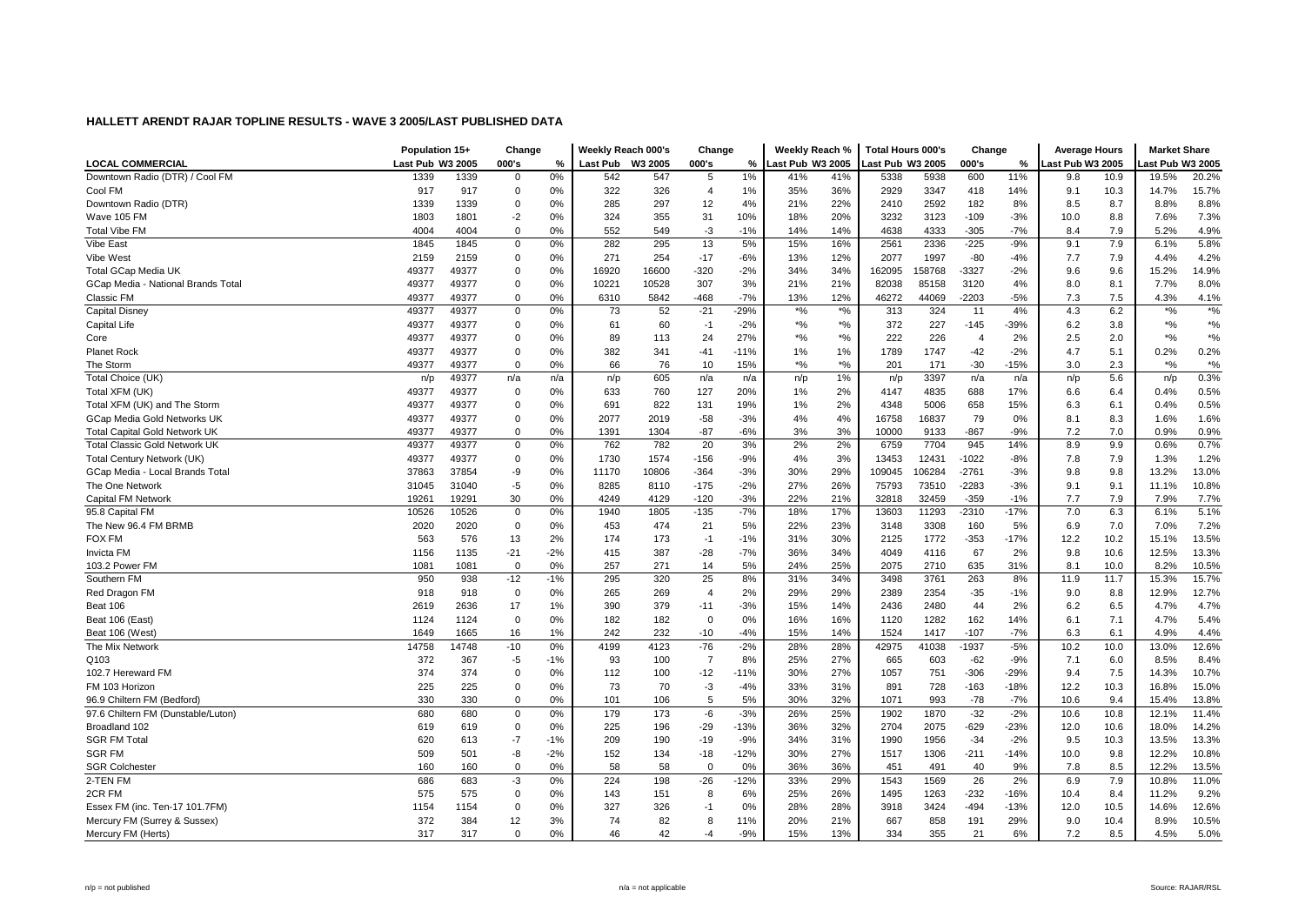|                                    | Population 15+   |       | Change         |       | Weekly Reach 000's |         | Change         |               | Weekly Reach %   |     | <b>Total Hours 000's</b> |       | Change         |        | <b>Average Hours</b> |      | <b>Market Share</b> |       |
|------------------------------------|------------------|-------|----------------|-------|--------------------|---------|----------------|---------------|------------------|-----|--------------------------|-------|----------------|--------|----------------------|------|---------------------|-------|
| <b>LOCAL COMMERCIAL</b>            | Last Pub W3 2005 |       | 000's          | %     | <b>Last Pub</b>    | W3 2005 | 000's          | $\frac{0}{2}$ | Last Pub W3 2005 |     | Last Pub W3 2005         |       | 000's          | %      | ast Pub W3 2005      |      | ast Pub W3 2005     |       |
| 105.4 Leicester Sound FM           | 609              | 609   | $\mathbf 0$    | 0%    | 145                | 153     | 8              | 6%            | 24%              | 25% | 1553                     | 1652  | 99             | 6%     | 10.7                 | 10.8 | 11.5%               | 12.9% |
| 96 Trent FM                        | 1071             | 1065  | -6             | $-1%$ | 327                | 320     | $-7$           | $-2%$         | 31%              | 30% | 3311                     | 3148  | $-163$         | $-5%$  | 10.1                 | 9.8  | 13.0%               | 13.2% |
| RAM FM                             | 579              | 579   | $\mathbf 0$    | 0%    | 147                | 154     | $\overline{7}$ | 5%            | 25%              | 27% | 1286                     | 1434  | 148            | 12%    | 8.7                  | 9.3  | 9.3%                | 10.5% |
| Beacon FM                          | 1281             | 1281  | $\mathbf 0$    | 0%    | 253                | 243     | $-10$          | $-4%$         | 20%              | 19% | 2112                     | 2118  | 6              | 0%     | 8.3                  | 8.7  | 8.8%                | 8.9%  |
| Mercia FM                          | 657              | 657   | $\Omega$       | 0%    | 213                | 198     | $-15$          | $-7%$         | 32%              | 30% | 1933                     | 1729  | $-204$         | $-11%$ | 9.1                  | 8.7  | 13.2%               | 11.6% |
| Northants 96                       | 489              | 489   | 0              | 0%    | 150                | 148     | $-2$           | $-1%$         | 31%              | 30% | 1422                     | 1494  | 72             | 5%     | 9.5                  | 10.1 | 12.2%               | 13.7% |
| Wyvern FM                          | 475              | 475   | $\mathbf 0$    | 0%    | 136                | 122     | $-14$          | $-10%$        | 29%              | 26% | 1377                     | 1451  | 74             | 5%     | 10.1                 | 11.8 | 12.8%               | 14.2% |
| 102.4 Severn Sound FM              | 374              | 374   | $\Omega$       | 0%    | 106                | 106     | $\Omega$       | 0%            | 28%              | 28% | 1139                     | 1277  | 138            | 12%    | 10.8                 | 12.1 | 14.4%               | 15.4% |
| MFM 103.4                          | 359              | 359   | $\mathbf 0$    | 0%    | 78                 | 86      | 8              | 10%           | 22%              | 24% | 946                      | 836   | $-110$         | $-12%$ | 12.2                 | 9.7  | 12.5%               | 11.9% |
| The Buzz 97.1 FM                   | 409              | 409   | $\Omega$       | 0%    | 47                 | 42      | -5             | $-11%$        | 12%              | 10% | 276                      | 181   | $-95$          | $-34%$ | 5.9                  | 4.4  | 3.2%                | 2.2%  |
| Coast 96.3                         | 232              | 232   | $\mathbf 0$    | 0%    | 52                 | 50      | $-2$           | $-4%$         | 22%              | 21% | 503                      | 514   | 11             | 2%     | 9.6                  | 10.3 | 10.4%               | 10.2% |
| Champion 103 FM                    | 117              | 117   | $\mathbf 0$    | 0%    | 33                 | 41      | 8              | 24%           | 28%              | 35% | 400                      | 532   | 132            | 33%    | 12.2                 | 13.0 | 15.4%               | 19.7% |
| Orchard FM                         | 332              | 332   | $\mathbf 0$    | 0%    | 121                | 143     | 22             | 18%           | 36%              | 43% | 1577                     | 1684  | 107            | 7%     | 13.0                 | 11.8 | 16.4%               | 17.5% |
| Gemini FM                          | 499              | 499   | $\mathbf 0$    | 0%    | 164                | 159     | -5             | $-3%$         | 33%              | 32% | 1755                     | 1838  | 83             | 5%     | 10.7                 | 11.5 | 15.7%               | 16.8% |
| 97 FM Plymouth Sound               | 323              | 323   | $\Omega$       | 0%    | 111                | 111     | $\mathbf 0$    | 0%            | 34%              | 34% | 1186                     | 1211  | 25             | 2%     | 10.7                 | 10.9 | 15.2%               | 15.6% |
| South Hams Radio                   | 67               | 67    | $\mathbf 0$    | 0%    | 18                 | 18      | $\mathbf 0$    | 0%            | 27%              | 27% | 265                      | 250   | $-15$          | $-6%$  | 14.6                 | 14.0 | 15.3%               | 15.4% |
| Lantern FM 96.2 and 97.3           | 133              | 133   | 0              | 0%    | 42                 | 44      | $\overline{2}$ | 5%            | 31%              | 33% | 618                      | 569   | $-49$          | $-8%$  | 14.9                 | 13.0 | 18.6%               | 17.5% |
| <b>GWR FM</b>                      | 1305             | 1305  | 0              | 0%    | 332                | 318     | $-14$          | $-4%$         | 25%              | 24% | 3813                     | 3202  | $-611$         | $-16%$ | 11.5                 | 10.1 | 13.3%               | 11.4% |
| GCap Media Gold Networks Combined  | 28155            | 28132 | $-23$          | 0%    | 1654               | 1583    | $-71$          | $-4%$         | 6%               | 6%  | 13460                    | 13577 | 117            | 1%     | 8.1                  | 8.6  | 2.2%                | 2.2%  |
| Capital Gold Network               | 18390            | 18383 | $-7$           | 0%    | 1131               | 1035    | $-96$          | $-8%$         | 6%               | 6%  | 8126                     | 7527  | $-599$         | $-7%$  | 7.2                  | 7.3  | 2.0%                | 1.9%  |
| Capital Gold London                | 10526            | 10526 | $\mathbf 0$    | 0%    | 779                | 637     | $-142$         | $-18%$        | 7%               | 6%  | 3820                     | 2324  | $-1496$        | -39%   | 4.9                  | 3.6  | 1.7%                | 1.0%  |
| Capital Gold Birmingham            | 2020             | 2020  | $\mathbf 0$    | 0%    | 69                 | 50      | $-19$          | $-28%$        | 3%               | 2%  | 607                      | 396   | $-211$         | $-35%$ | 8.8                  | 7.9  | 1.3%                | 0.9%  |
| Capital Gold Kent                  | 1156             | 1135  | $-21$          | $-2%$ | 58                 | 44      | $-14$          | $-24%$        | 5%               | 4%  | 698                      | 599   | -99            | $-14%$ | 12.0                 | 13.8 | 2.2%                | 1.9%  |
| <b>Capital Gold Hampshire</b>      | 1081             | 1081  | $\mathbf 0$    | 0%    | 42                 | 43      | $\overline{1}$ | 2%            | 4%               | 4%  | 603                      | 561   | $-42$          | $-7%$  | 14.5                 | 12.9 | 2.4%                | 2.2%  |
| <b>Capital Gold Sussex</b>         | 950              | 938   | $-12$          | $-1%$ | 55                 | 61      | 6              | 11%           | 6%               | 6%  | 835                      | 960   | 125            | 15%    | 15.1                 | 15.8 | 3.7%                | 4.0%  |
| Capital Gold South East Wales      | 918              | 918   | 0              | 0%    | 43                 | 44      | $\overline{1}$ | 2%            | 5%               | 5%  | 526                      | 598   | 72             | 14%    | 12.2                 | 13.7 | 2.8%                | 3.2%  |
| Capital Gold Manchester            | 2282             | 2275  | $-7$           | 0%    | 92                 | 100     | 8              | 9%            | 4%               | 4%  | 1075                     | 1450  | 375            | 35%    | 11.7                 | 14.5 | 2.3%                | 3.0%  |
| <b>Classic Gold Network</b>        | 12646            | 12641 | -5             | 0%    | 529                | 552     | 23             | 4%            | 4%               | 4%  | 5334                     | 6050  | 716            | 13%    | 10.1                 | 11.0 | 1.9%                | 2.2%  |
| Classic Gold 1332                  | 542              | 542   | $\mathbf 0$    | 0%    | 30                 | 32      | $\overline{2}$ | 7%            | 5%               | 6%  | 282                      | 265   | $-17$          | $-6%$  | 9.5                  | 8.3  | 2.5%                | 2.5%  |
| Classic Gold 792 (Bedford)         | 594              | 594   | $\mathbf 0$    | 0%    | 21                 | 27      | 6              | 29%           | 3%               | 5%  | 175                      | 294   | 119            | 68%    | 8.5                  | 10.7 | 1.4%                | 2.4%  |
| Classic Gold 828 (Dunstable/Luton) | 991              | 991   | $\mathbf 0$    | 0%    | 30                 | 36      | 6              | 20%           | 3%               | 4%  | 324                      | 499   | 175            | 54%    | 10.8                 | 13.9 | 1.4%                | 2.2%  |
| Classic Gold Amber (Total)         | 1107             | 1100  | $-7$           | $-1%$ | 46                 | 54      | 8              | 17%           | 4%               | 5%  | 295                      | 603   | 308            | 104%   | 6.4                  | 11.2 | 1.1%                | 2.3%  |
| Classic Gold 1431/1485             | 686              | 683   | $-3$           | 0%    | 19                 | 20      | $\overline{1}$ | 5%            | 3%               | 3%  | 131                      | 135   | $\overline{4}$ | 3%     | 6.8                  | 6.8  | 0.9%                | 0.9%  |
| Classic Gold 828                   | 575              | 575   | 0              | 0%    | 25                 | 33      | 8              | 32%           | 4%               | 6%  | 220                      | 297   | 77             | 35%    | 8.8                  | 9.0  | 1.7%                | 2.2%  |
| Classic Gold Breeze                | 1154             | 1154  | $\mathbf 0$    | 0%    | 25                 | 20      | -5             | $-20%$        | 2%               | 2%  | 298                      | 139   | $-159$         | -53%   | 12.1                 | 6.8  | 1.1%                | 0.5%  |
| Classic Gold 1521                  | 372              | 384   | 12             | 3%    | 6                  | 5       | $-1$           | $-17%$        | 2%               | 1%  | 32                       | 63    | 31             | 97%    | 4.9                  | 11.7 | 0.4%                | 0.8%  |
| Classic Gold GEM (Notts.)          | 1071             | 1065  | -6             | $-1%$ | 38                 | 47      | 9              | 24%           | 4%               | 4%  | 392                      | 432   | 40             | 10%    | 10.4                 | 9.1  | 1.5%                | 1.8%  |
| Classic Gold GEM (Derby)           | 579              | 579   | $\mathbf 0$    | 0%    | 24                 | 29      | 5              | 21%           | 4%               | 5%  | 186                      | 199   | 13             | 7%     | 7.8                  | 6.9  | 1.4%                | 1.5%  |
| <b>Classic Gold WABC</b>           | 1281             | 1281  | 0              | 0%    | 30                 | 22      | -8             | $-27%$        | 2%               | 2%  | 266                      | 211   | $-55$          | $-21%$ | 8.8                  | 9.4  | 1.1%                | 0.9%  |
| Classic Gold 1359                  | 657              | 657   | $\Omega$       | 0%    | 41                 | 38      | $-3$           | $-7%$         | 6%               | 6%  | 338                      | 440   | 102            | 30%    | 8.3                  | 11.7 | 2.3%                | 3.0%  |
| Classic Gold 1557                  | 489              | 489   | $\mathbf 0$    | 0%    | 29                 | 30      | $\overline{1}$ | 3%            | 6%               | 6%  | 309                      | 324   | 15             | 5%     | 10.8                 | 10.8 | 2.7%                | 3.0%  |
| Classic Gold 774                   | 374              | 374   | $\mathbf 0$    | 0%    | 22                 | 21      | $-1$           | $-5%$         | 6%               | 6%  | 369                      | 321   | $-48$          | $-13%$ | 17.0                 | 15.1 | 4.7%                | 3.9%  |
| Classic Gold Marcher               | 359              | 359   | $\Omega$       | 0%    | 19                 | 20      | $\overline{1}$ | 5%            | 5%               | 5%  | 187                      | 259   | 72             | 39%    | 9.8                  | 13.2 | 2.5%                | 3.7%  |
| Classic Gold 666/954               | 499              | 499   | $\mathbf 0$    | 0%    | 35                 | 33      | $-2$           | $-6%$         | 7%               | 7%  | 318                      | 270   | $-48$          | $-15%$ | 9.0                  | 8.1  | 2.9%                | 2.5%  |
| Classic Gold Plymouth 1152         | 323              | 323   | $\mathbf 0$    | 0%    | 21                 | 21      | $\mathbf 0$    | 0%            | 6%               | 7%  | 244                      | 290   | 46             | 19%    | 11.6                 | 13.6 | 3.1%                | 3.7%  |
| Classic Gold 1260/936/1161         | 1305             | 1305  | 0              | 0%    | 79                 | 78      | $-1$           | $-1%$         | 6%               | 6%  | 1056                     | 1126  | 70             | 7%     | 13.3                 | 14.4 | 3.7%                | 4.0%  |
| The Century Network                | 8188             | 8192  | 4              | 0%    | 1486               | 1370    | $-116$         | $-8%$         | 18%              | 17% | 12092                    | 11340 | $-752$         | $-6%$  | 8.1                  | 8.3  | 7.1%                | 6.6%  |
| 105.4 Century FM                   | 5104             | 5104  | $\mathbf 0$    | 0%    | 805                | 706     | $-99$          | $-12%$        | 16%              | 14% | 6423                     | 5620  | $-803$         | $-13%$ | 8.0                  | 8.0  | 5.8%                | 5.3%  |
| 100-102 Century FM                 | 2120             | 2124  | $\overline{4}$ | 0%    | 486                | 394     | $-92$          | $-19%$        | 23%              | 19% | 4131                     | 3722  | $-409$         | $-10%$ | 8.5                  | 9.5  | 10.2%               | 9.4%  |
| 100-102 Century FM North           | 1383             | 1387  | $\overline{4}$ | 0%    | 254                | 217     | $-37$          | $-15%$        | 18%              | 16% | 2123                     | 2006  | $-117$         | $-6%$  | 8.3                  | 9.2  | 8.2%                | 8.0%  |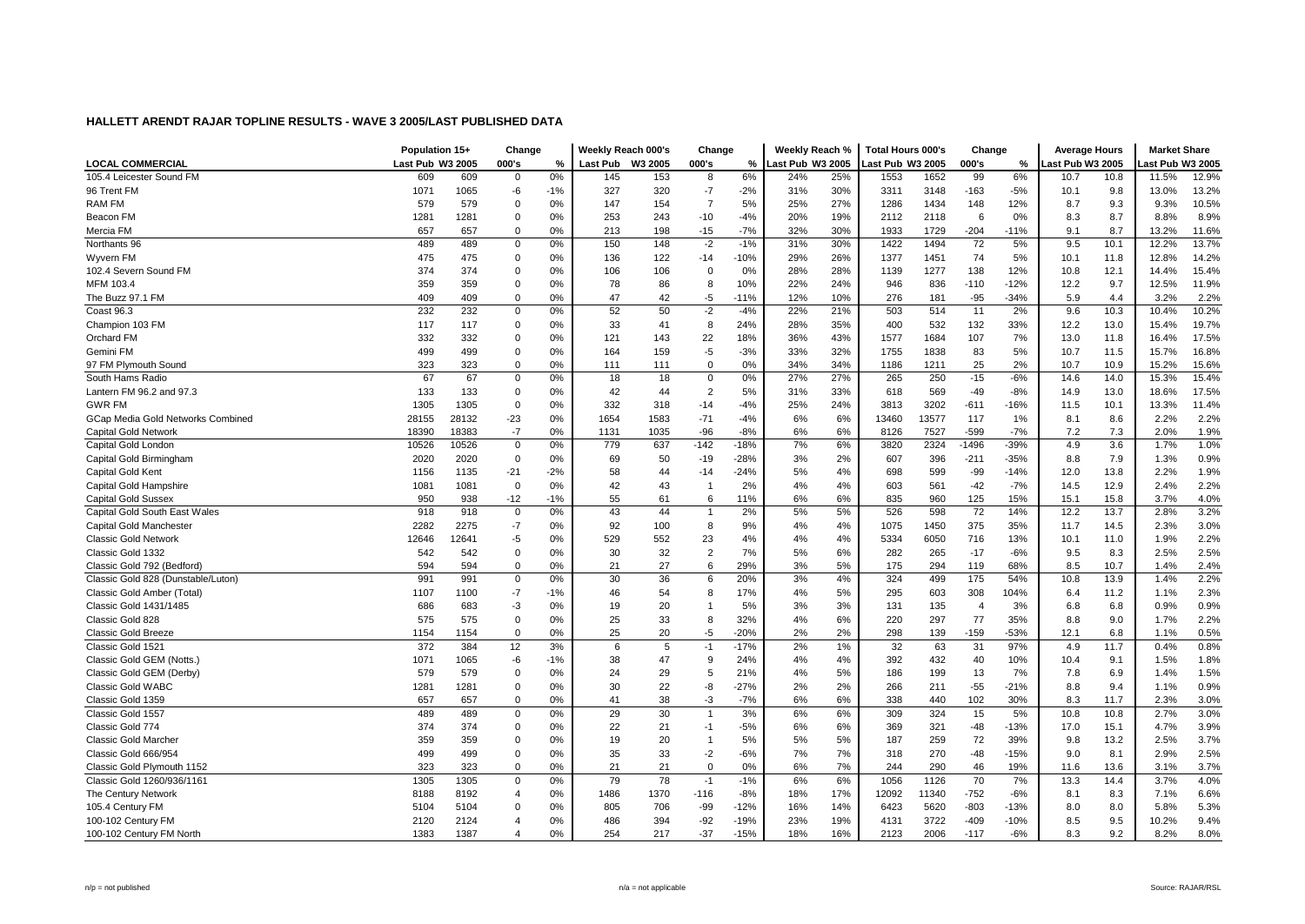|                                                                 | Population 15+   |       | Change      |       | Weekly Reach 000's |         | Change         |        | Weekly Reach %   |     | <b>Total Hours 000's</b> |       | Change         |        | <b>Average Hours</b> |      | <b>Market Share</b> |       |
|-----------------------------------------------------------------|------------------|-------|-------------|-------|--------------------|---------|----------------|--------|------------------|-----|--------------------------|-------|----------------|--------|----------------------|------|---------------------|-------|
| <b>LOCAL COMMERCIAL</b>                                         | Last Pub W3 2005 |       | 000's       | %     | <b>Last Pub</b>    | W3 2005 | 000's          | %      | Last Pub W3 2005 |     | Last Pub W3 2005         |       | 000's          | %      | Last Pub W3 2005     |      | ast Pub W3 2005     |       |
| 100-102 Century FM South                                        | 794              | 794   | $\mathbf 0$ | 0%    | 245                | 189     | $-56$          | $-23%$ | 31%              | 24% | 2101                     | 1893  | $-208$         | $-10%$ | 8.6                  | 10.0 | 13.5%               | 12.2% |
| Ocean FM                                                        | 964              | 964   | $\mathbf 0$ | 0%    | 229                | 219     | $-10$          | $-4%$  | 24%              | 23% | 1690                     | 1611  | $-79$          | $-5%$  | 7.4                  | 7.4  | 7.6%                | 7.0%  |
| Choice FM London                                                | 10526            | 10526 | 0           | 0%    | 602                | 449     | $-153$         | $-25%$ | 6%               | 4%  | 5720                     | 2913  | $-2807$        | $-49%$ | 9.5                  | 6.5  | 2.6%                | 1.3%  |
| <b>XFM 104.9</b>                                                | 10526            | 10526 | 0           | 0%    | 506                | 628     | 122            | 24%    | 5%               | 6%  | 3492                     | 4442  | 950            | 27%    | 6.9                  | 7.1  | 1.6%                | 2.0%  |
| <b>Total GMG Radio</b>                                          | 49377            | 49377 | $\mathbf 0$ | 0%    | 3016               | 2683    | $-333$         | $-11%$ | 6%               | 5%  | 28031                    | 25802 | $-2229$        | $-8%$  | 9.3                  | 9.6  | 2.6%                | 2.4%  |
| <b>Total Real Network</b>                                       | 6934             | 6952  | 18          | 0%    | 1466               | 1512    | 46             | 3%     | 21%              | 22% | 16235                    | 17586 | 1351           | 8%     | 11.1                 | 11.6 | 11.7%               | 12.5% |
| Real Radio (Scotland)                                           | 2619             | 2636  | 17          | 1%    | 693                | 733     | 40             | 6%     | 26%              | 28% | 7950                     | 9093  | 1143           | 14%    | 11.5                 | 12.4 | 15.4%               | 17.3% |
| Real Radio (Wales)                                              | 1638             | 1638  | $\mathbf 0$ | 0%    | 378                | 366     | $-12$          | $-3%$  | 23%              | 22% | 4234                     | 4121  | $-113$         | $-3%$  | 11.2                 | 11.3 | 12.1%               | 11.9% |
| Real Radio (Yorkshire)                                          | 2676             | 2678  | 2           | 0%    | 395                | 413     | 18             | 5%     | 15%              | 15% | 4051                     | 4372  | 321            | 8%     | 10.3                 | 10.6 | 7.8%                | 8.2%  |
| Total Smooth Network (UK)                                       | 49377            | 49377 | $\mathbf 0$ | 0%    | 1421               | 1258    | $-163$         | $-11%$ | 3%               | 3%  | 10526                    | 8606  | $-1920$        | $-18%$ | 7.4                  | 6.8  | 1.0%                | 0.8%  |
| Smooth FM (London/North West)                                   | 15907            | 15907 | $\mathbf 0$ | 0%    | 1153               | 1030    | $-123$         | $-11%$ | 7%               | 6%  | 9504                     | 7588  | $-1916$        | $-20%$ | 8.2                  | 7.4  | 2.8%                | 2.3%  |
| Smooth FM (London)                                              | 10526            | 10526 | 0           | 0%    | 624                | 463     | $-161$         | $-26%$ | 6%               | 4%  | 4182                     | 2988  | -1194          | $-29%$ | 6.7                  | 6.5  | 1.9%                | 1.3%  |
| Smooth FM (North West)                                          | 5381             | 5381  | 0           | 0%    | 529                | 567     | 38             | 7%     | 10%              | 11% | 5322                     | 4600  | $-722$         | $-14%$ | 10.1                 | 8.1  | 4.5%                | 4.1%  |
| <b>Hertbeat FM</b>                                              | 193              | 193   | 0           | 0%    | 30                 | 29      | $-1$           | $-3%$  | 15%              | 15% | 205                      | 236   | 31             | 15%    | 6.9                  | 8.1  | 4.9%                | 5.5%  |
| Kingdom FM                                                      | 281              | 281   | $\mathbf 0$ | 0%    | 88                 | 87      | $-1$           | $-1%$  | 31%              | 31% | 1109                     | 1022  | $-87$          | $-8%$  | 12.7                 | 11.7 | 21.0%               | 19.2% |
| KM-fm Group                                                     | 926              | 925   | $-1$        | 0%    | 142                | 141     | $-1$           | $-1%$  | 15%              | 15% | 1330                     | 1357  | 27             | 2%     | 9.4                  | 9.7  | 5.3%                | 5.4%  |
| KM-fm East                                                      | 387              | 387   | 0           | 0%    | 70                 | 76      | 6              | 9%     | 18%              | 20% | 710                      | 835   | 125            | 18%    | 10.1                 | 11.0 | 6.4%                | 7.4%  |
| KM-fm for Canterbury, Whitstable and Herne Bay                  | 134              | 134   | 0           | 0%    | 19                 | 21      | $\overline{2}$ | 11%    | 15%              | 15% | 139                      | 176   | 37             | 27%    | 7.1                  | 8.6  | 3.5%                | 4.4%  |
| <b>KM-fm for Thanet</b>                                         | 122              | 122   | $\mathbf 0$ | 0%    | 28                 | 31      | 3              | 11%    | 23%              | 25% | 314                      | 349   | 35             | 11%    | 11.1                 | 11.3 | 8.8%                | 9.8%  |
| KM-fm for Shepway and White Cliffs Country                      | 146              | 146   | 0           | 0%    | 23                 | 25      | $\overline{2}$ | 9%     | 16%              | 17% | 257                      | 310   | 53             | 21%    | 11.3                 | 12.5 | 6.3%                | 7.6%  |
| KM-fm West                                                      | 539              | 537   | $-2$        | 0%    | 72                 | 65      | $-7$           | $-10%$ | 13%              | 12% | 620                      | 522   | $-98$          | $-16%$ | 8.6                  | 8.1  | 4.4%                | 3.8%  |
| KM-fm for West Kent                                             | 281              | 279   | $-2$        | $-1%$ | 32                 | 30      | $-2$           | $-6%$  | 11%              | 11% | 238                      | 209   | $-29$          | $-12%$ | 7.5                  | 6.9  | 3.3%                | 3.0%  |
| KM-fm for Medway                                                | 265              | 265   | $\mathbf 0$ | 0%    | 40                 | 34      | $-6$           | $-15%$ | 15%              | 13% | 382                      | 313   | $-69$          | $-18%$ | 9.6                  | 9.2  | 5.4%                | 4.4%  |
| Lincs FM Group                                                  | 1753             | 1753  | $\mathbf 0$ | 0%    | 533                | 544     | 11             | 2%     | 30%              | 31% | 6113                     | 6143  | 30             | 0%     | 11.5                 | 11.3 | 15.9%               | 16.1% |
| Lincs FM 102.2                                                  | 810              | 810   | 0           | 0%    | 329                | 321     | -8             | $-2%$  | 41%              | 40% | 4365                     | 4078  | $-287$         | $-7%$  | 13.3                 | 12.7 | 21.7%               | 21.9% |
| South & West Yorkshire (Lincs FM Group)                         | 799              | 799   | 0           | 0%    | 178                | 196     | 18             | 10%    | 22%              | 25% | 1530                     | 1870  | 340            | 22%    | 8.6                  | 9.5  | 10.0%               | 11.3% |
| Dearne FM                                                       | 196              | 196   | 0           | 0%    | 57                 | 58      | $\overline{1}$ | 2%     | 29%              | 30% | 600                      | 570   | $-30$          | $-5%$  | 10.5                 | 9.8  | 16.4%               | 15.8% |
| <b>Ridings FM</b>                                               | 264              | 264   | 0           | 0%    | 49                 | 45      | $-4$           | $-8%$  | 19%              | 17% | 521                      | 560   | 39             | 7%     | 10.6                 | 12.4 | 9.5%                | 10.3% |
| Trax FM                                                         | 338              | 338   | 0           | 0%    | 89                 | 94      | 5              | 6%     | 26%              | 28% | 850                      | 909   | 59             | 7%     | 9.5                  | 9.7  | 12.2%               | 12.4% |
| Fosseway Radio                                                  | 145              | 145   | $\mathbf 0$ | 0%    | 27                 | 27      | $\mathbf 0$    | 0%     | 18%              | 19% | 217                      | 195   | $-22$          | $-10%$ | 8.2                  | 7.1  | 7.1%                | 6.4%  |
| Lite FM                                                         | 180              | 180   | $\mathsf 0$ | 0%    | 30                 | 26      | $-4$           | $-13%$ | 17%              | 14% | 231                      | 165   | $-66$          | $-29%$ | 7.6                  | 6.4  | 7.4%                | 5.7%  |
| The Local Radio Company Group Total                             | 3907             | 3907  | 0           | 0%    | 855                | 851     | $-4$           | 0%     | 22%              | 22% | 7851                     | 7350  | $-501$         | $-6%$  | 9.2                  | 8.6  | 9.2%                | 8.7%  |
| The Local Radio Company North                                   | 2124             | 2124  | $\mathbf 0$ | 0%    | 489                | 484     | $-5$           | $-1%$  | 23%              | 23% | 4468                     | 4148  | $-320$         | $-7%$  | 9.1                  | 8.6  | 10.1%               | 9.5%  |
| Alpha 103.2                                                     | 127              | 127   | 0           | 0%    | 32                 | 30      | $-2$           | $-6%$  | 25%              | 24% | 283                      | 236   | $-47$          | $-17%$ | 8.8                  | 7.8  | 11.2%               | 9.8%  |
| 2BR                                                             | 201              | 201   | 0           | 0%    | 76                 | 73      | -3             | $-4%$  | 38%              | 36% | 856                      | 768   | $-88$          | -10%   | 11.3                 | 10.6 | 18.4%               | 17.2% |
| <b>Central FM</b>                                               | 186              | 186   | $\mathbf 0$ | 0%    | 48                 | 46      | $-2$           | $-4%$  | 26%              | 25% | 314                      | 296   | $-18$          | $-6%$  | 6.5                  | 6.4  | 8.0%                | 7.5%  |
| 107.9 Dune FM                                                   | 217              | 217   | $\mathbf 0$ | 0%    | 24                 | 26      | $\overline{2}$ | 8%     | 11%              | 12% | 158                      | 191   | 33             | 21%    | 6.7                  | 7.3  | 3.5%                | 4.2%  |
| Huddersfield's Home 107.9                                       | 181              | 181   | 0           | 0%    | 15                 | 18      | 3              | 20%    | 8%               | 10% | 92                       | 146   | 54             | 59%    | 6.1                  | 8.0  | 3.3%                | 4.9%  |
| Merseyside's 106.7 The Rocket                                   | 276              | 276   | 0           | 0%    | 18                 | 14      | $-4$           | $-22%$ | 7%               | 5%  | 155                      | 134   | $-21$          | $-14%$ | 8.4                  | 9.6  | 2.5%                | 2.2%  |
| Minster FM (inc. Yorkshire Coast Radio-Scarborough/Bridlington) | 423              | 423   | $\mathbf 0$ | 0%    | 134                | 119     | $-15$          | $-11%$ | 32%              | 28% | 1198                     | 955   | $-243$         | $-20%$ | 9.0                  | 8.0  | 12.6%               | 10.6% |
| 106.9 Silk FM                                                   | 166              | 166   | $\mathbf 0$ | 0%    | 34                 | 38      | $\overline{4}$ | 12%    | 20%              | 23% | 204                      | 241   | 37             | 18%    | 6.1                  | 6.3  | 5.9%                | 7.0%  |
| 97.2 Stray FM                                                   | 143              | 143   | 0           | 0%    | 48                 | 47      | $-1$           | $-2%$  | 34%              | 33% | 460                      | 389   | $-71$          | $-15%$ | 9.6                  | 8.3  | 14.6%               | 13.4% |
| Sun FM                                                          | 236              | 236   | $\mathbf 0$ | 0%    | 63                 | 66      | 3              | 5%     | 27%              | 28% | 630                      | 620   | $-10$          | $-2%$  | 9.9                  | 9.4  | 14.6%               | 14.9% |
| The Local Radio Company South                                   | 1783             | 1783  | $\mathbf 0$ | 0%    | 366                | 367     | $\overline{1}$ | 0%     | 21%              | 21% | 3383                     | 3202  | $-181$         | $-5%$  | 9.2                  | 8.7  | 8.3%                | 7.8%  |
| 107.8 Arrow FM for Hastings                                     | 110              | 110   | 0           | 0%    | 17                 | 18      | $\overline{1}$ | 6%     | 15%              | 16% | 140                      | 159   | 19             | 14%    | 8.2                  | 8.9  | 5.4%                | 6.0%  |
| <b>Bath FM</b>                                                  | 85               | 85    | 0           | 0%    | 16                 | 15      | $-1$           | $-6%$  | 19%              | 18% | 106                      | 107   | $\overline{1}$ | 1%     | 6.7                  | 7.2  | 6.3%                | 6.1%  |
| Fire 107.6 FM                                                   | 280              | 280   | 0           | 0%    | 29                 | 32      | 3              | 10%    | 10%              | 11% | 238                      | 238   | $\mathbf 0$    | 0%     | 8.3                  | 7.4  | 3.7%                | 3.5%  |
| <b>IOW Radio</b>                                                | 117              | 117   | 0           | 0%    | 38                 | 41      | 3              | 8%     | 33%              | 35% | 479                      | 419   | $-60$          | $-13%$ | 12.5                 | 10.3 | 16.9%               | 15.6% |
| <b>Total Mix</b>                                                | 246              | 246   | 0           | 0%    | 60                 | 58      | $-2$           | $-3%$  | 24%              | 23% | 504                      | 484   | $-20$          | $-4%$  | 8.4                  | 8.4  | 9.6%                | 9.3%  |
|                                                                 | 129              | 129   | $\Omega$    | 0%    | 43                 | 39      | $-4$           | $-9%$  | 33%              | 30% | 380                      | 349   | $-31$          | $-8%$  | 8.8                  | 9.1  |                     | 11.6% |
| Mix 96                                                          |                  |       |             |       |                    |         |                |        |                  |     |                          |       |                |        |                      |      | 12.1%               |       |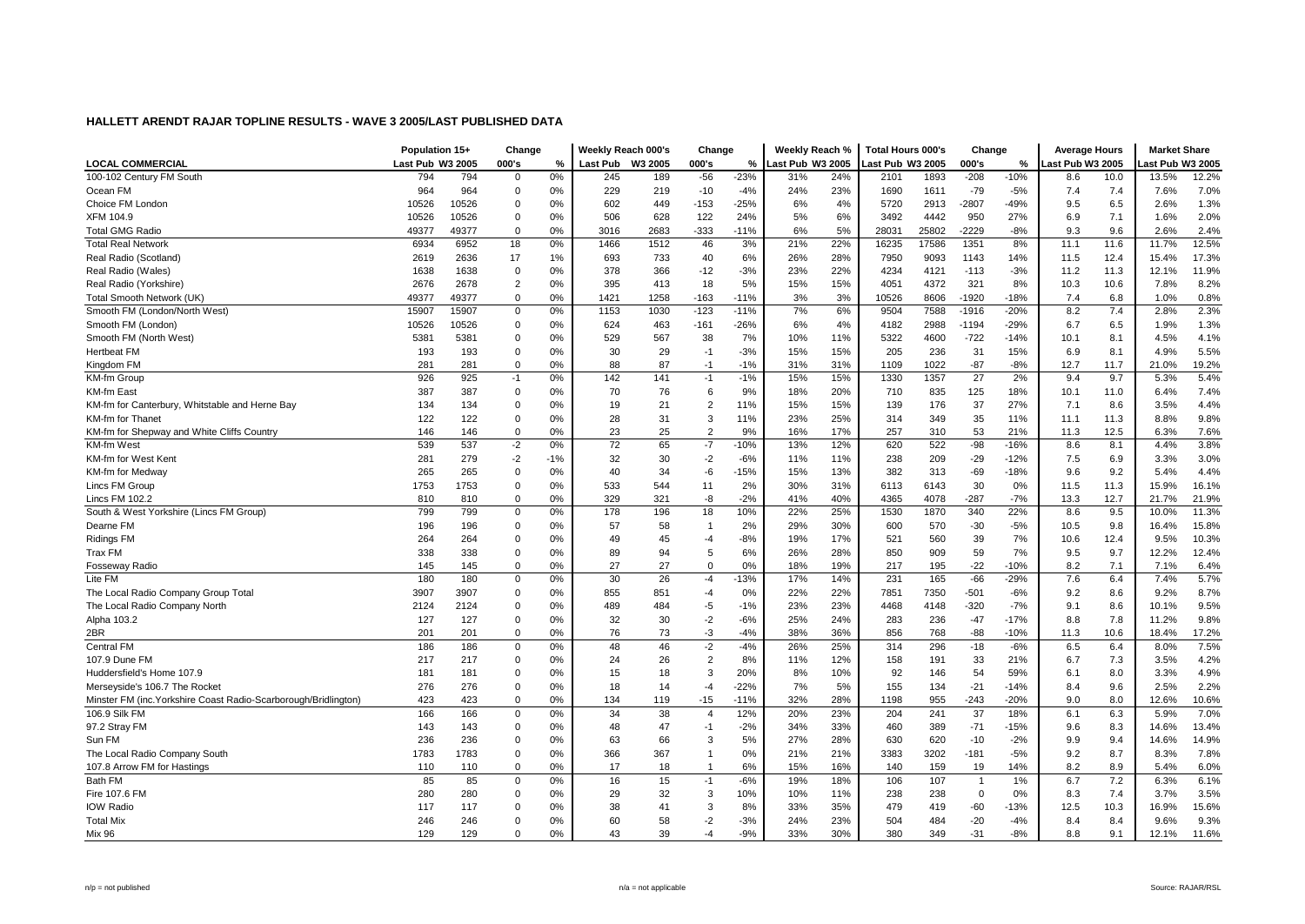|                                                    | Population 15+   |       | Change      |    | Weekly Reach 000's |         | Change         |               | Weekly Reach %   |        | <b>Total Hours 000's</b> |      | Change         |        | <b>Average Hours</b> |      | <b>Market Share</b> |                             |
|----------------------------------------------------|------------------|-------|-------------|----|--------------------|---------|----------------|---------------|------------------|--------|--------------------------|------|----------------|--------|----------------------|------|---------------------|-----------------------------|
| <b>LOCAL COMMERCIAL</b>                            | Last Pub W3 2005 |       | 000's       | %  | <b>Last Pub</b>    | W3 2005 | 000's          | $\frac{9}{6}$ | Last Pub W3 2005 |        | Last Pub W3 2005         |      | 000's          | %      | Last Pub W3 2005     |      | ast Pub W3 2005     |                             |
| <b>Mix 107</b>                                     | 117              | 117   | $\mathbf 0$ | 0% | 17                 | 19      | $\overline{2}$ | 12%           | 14%              | 16%    | 125                      | 135  | 10             | 8%     | 7.5                  | 7.1  | 5.8%                | 6.2%                        |
| 107.4 The Quay                                     | 281              | 281   | $\mathbf 0$ | 0% | 36                 | 38      | $\overline{2}$ | 6%            | 13%              | 13%    | 181                      | 184  | 3              | 2%     | 5.0                  | 4.9  | 2.9%                | 2.9%                        |
| 107.5 Sovereign Radio                              | 152              | 152   | 0           | 0% | 28                 | 25      | -3             | $-11%$        | 19%              | 16%    | 284                      | 218  | $-66$          | $-23%$ | 10.0                 | 8.8  | 7.5%                | 5.8%                        |
| Spire FM                                           | 99               | 99    | 0           | 0% | 44                 | 43      | $-1$           | $-2%$         | 44%              | 43%    | 543                      | 529  | $-14$          | $-3%$  | 12.4                 | 12.4 | 23.8%               | 22.7%                       |
| Spirit FM                                          | 174              | 174   | $\mathbf 0$ | 0% | 36                 | 39      | 3              | 8%            | 21%              | 22%    | 358                      | 373  | 15             | 4%     | 10.0                 | 9.6  | 9.3%                | 9.4%                        |
| Vale FM                                            | 50               | 50    | 0           | 0% | 14                 | 13      | $-1$           | $-7%$         | 27%              | 26%    | 140                      | 132  | -8             | $-6%$  | 10.2                 | 10.3 | 11.4%               | 11.1%                       |
| Wessex FM                                          | 119              | 119   | 0           | 0% | 38                 | 37      | -1             | $-3%$         | 32%              | 31%    | 355                      | 316  | $-39$          | $-11%$ | 9.3                  | 8.5  | 11.9%               | 10.4%                       |
| Win 107.2                                          | 69               | 69    | $\mathbf 0$ | 0% | 10                 | 10      | $\Omega$       | 0%            | 15%              | 14%    | 54                       | 43   | $-11$          | $-20%$ | 5.3                  | 4.5  | 3.7%                | 3.0%                        |
| Radio Mansfield 103.2                              | 137              | 137   | $\mathbf 0$ | 0% | 48                 | 50      | $\overline{2}$ | 4%            | 35%              | 37%    | 490                      | 497  | $\overline{7}$ | 1%     | 10.3                 | 9.9  | 16.2%               | 16.3%                       |
| Manx Radio                                         | 64               | 64    | $\mathbf 0$ | 0% | 40                 | 38      | $-2$           | $-5%$         | 63%              | 60%    | 573                      | 494  | $-79$          | $-14%$ | 14.3                 | 12.8 | 36.2%               | 32.3%                       |
| Milestone Group Total                              | 481              | 481   | $\mathbf 0$ | 0% | 106                | 102     | $-4$           | $-4%$         | 22%              | 21%    | 826                      | 846  | 20             | 2%     | 7.8                  | 8.3  | 7.5%                | 7.7%                        |
| <b>Kick and Kestrel</b>                            | 219              | 219   | 0           | 0% | 55                 | 51      | -4             | $-7%$         | 25%              | 23%    | 386                      | 400  | 14             | 4%     | 7.0                  | 7.8  | 7.9%                | 8.1%                        |
| <b>Kick FM</b>                                     | 90               | 90    | 0           | 0% | 18                 | 18      | $\mathbf 0$    | 0%            | 20%              | 20%    | 103                      | 105  | $\overline{2}$ | 2%     | 5.6                  | 6.0  | 4.9%                | 5.2%                        |
| <b>Kestrel FM</b>                                  | 132              | 132   | 0           | 0% | 36                 | 34      | $-2$           | $-6%$         | 28%              | 26%    | 283                      | 295  | 12             | 4%     | 7.8                  | 8.7  | 9.9%                | 9.8%                        |
| Passion 107.9                                      | 194              | 194   | $\mathbf 0$ | 0% | 23                 | 21      | $-2$           | $-9%$         | 12%              | 11%    | 153                      | 137  | $-16$          | $-10%$ | 6.7                  | 6.4  | 3.3%                | 3.0%                        |
| Rugby FM                                           | 68               | 68    | $\mathbf 0$ | 0% | 28                 | 29      | $\overline{1}$ | 4%            | 41%              | 43%    | 287                      | 309  | 22             | 8%     | 10.2                 | 10.6 | 19.7%               | 20.2%                       |
| 102.5 FM Radio Pembrokeshire                       | 89               | 89    | 0           | 0% | 53                 | 52      | $-1$           | $-2%$         | 60%              | 59%    | 646                      | 832  | 186            | 29%    | 12.2                 | 15.9 | 29.1%               | 40.5%                       |
| Premier Christian Radio                            | 10526            | 10526 | 0           | 0% | 172                | 202     | 30             | 17%           | 2%               | 2%     | 2011                     | 2967 | 956            | 48%    | 11.7                 | 14.7 | 0.9%                | 1.3%                        |
| Q102.9FM/Q97.2FM                                   | 265              | 265   | $\mathbf 0$ | 0% | 86                 | 85      | $-1$           | $-1%$         | 32%              | 32%    | 807                      | 801  | -6             | $-1%$  | 9.4                  | 9.4  | 17.0%               | 16.3%                       |
| Quaywest FM                                        | 28               | 28    | 0           | 0% | 8                  | 8       | $\mathbf 0$    | 0%            | 30%              | 27%    | 65                       | 61   | $-4$           | $-6%$  | 7.9                  | 8.0  | 8.8%                | 8.0%                        |
| Reading 107 FM                                     | 257              | 257   | $\mathbf 0$ | 0% | 36                 | 34      | $-2$           | $-6%$         | 14%              | 13%    | 182                      | 211  | 29             | 16%    | 5.0                  | 6.2  | 3.6%                | 4.2%                        |
| <b>River FM</b>                                    | 133              | 133   | 0           | 0% | 17                 | 20      | 3              | 18%           | 13%              | 15%    | 122                      | 134  | 12             | 10%    | 7.3                  | 6.8  | 4.2%                | 4.6%                        |
| Saga 105.2 FM                                      | 1834             | 1834  | $\mathbf 0$ | 0% | 182                | 185     | 3              | 2%            | 10%              | 10%    | 2082                     | 2531 | 449            | 22%    | 11.5                 | 13.7 | 6.1%                | 7.3%                        |
| Saga 105.7 FM                                      | 3461             | 3461  | $\mathbf 0$ | 0% | 406                | 399     | $-7$           | $-2%$         | 12%              | 12%    | 4910                     | 5574 | 664            | 14%    | 12.1                 | 14.0 | 6.5%                | 7.3%                        |
| SAGA 106.6fm                                       | 2011             | 2011  | 0           | 0% | 233                | 262     | 29             | 12%           | 12%              | 13%    | 2711                     | 2750 | 39             | 1%     | 11.6                 | 10.5 | 5.7%                | 6.0%                        |
| The Saint 107.8 FM                                 | 261              | 261   | 0           | 0% | 23                 | 26      | 3              | 13%           | 9%               | 10%    | 86                       | 156  | 70             | 81%    | 3.8                  | 5.9  | 1.4%                | 2.6%                        |
| 107.7 Splash FM                                    | 139              | 139   | 0           | 0% | 25                 | 23      | $-2$           | $-8%$         | 18%              | 17%    | 208                      | 225  | 17             | 8%     | 8.5                  | 9.7  | 6.0%                | 6.5%                        |
| The Sunrise Group                                  | 49377            | 49377 | 0           | 0% | 513                | 509     | $-4$           | $-1%$         | 1%               | 1%     | 4005                     | 4774 | 769            | 19%    | 7.8                  | 9.4  | 0.4%                | 0.4%                        |
| Kismat Radio 1035 (Greater London)                 | 10526            | 10526 | 0           | 0% | 72                 | 42      | $-30$          | $-42%$        | 1%               | $*$ %  | 372                      | 249  | $-123$         | $-33%$ | 5.2                  | 6.0  | 0.2%                | 0.1%                        |
| Sunrise Radio (Greater London)                     | 10526            | 10526 | $\mathbf 0$ | 0% | 326                | 381     | 55             | 17%           | 3%               | 4%     | 3093                     | 3767 | 674            | 22%    | 9.5                  | 9.9  | 1.4%                | 1.7%                        |
| Sunrise Radio National                             | 49377            | 49377 | $\mathbf 0$ | 0% | 467                | 485     | 18             | 4%            | 1%               | 1%     | 3611                     | 4419 | 808            | 22%    | 7.7                  | 9.1  | 0.3%                | 0.4%                        |
| Yarr Radio                                         | 49377            | 49377 | 0           | 0% | 19                 | 29      | 10             | 53%           | $*9/6$           | $*9/6$ | 23                       | 106  | 83             | 361%   | 1.2                  | 3.7  | $*9/6$              | $\boldsymbol{^{*0}}\!/\!_0$ |
| The London Media Company                           | 1297             | 1297  | 0           | 0% | 64                 | 60      | -4             | $-6%$         | 5%               | 5%     | 633                      | 445  | $-188$         | $-30%$ | 9.8                  | 7.4  | 2.4%                | 1.7%                        |
| Star 106.6 Slough                                  | 218              | 218   | 0           | 0% | 31                 | 32      | $\overline{1}$ | 3%            | 14%              | 15%    | 242                      | 221  | $-21$          | $-9%$  | 7.7                  | 6.9  | 5.0%                | 4.6%                        |
| The Time FM Group                                  | 1079             | 1079  | 0           | 0% | 39                 | 30      | -9             | $-23%$        | 4%               | 3%     | 379                      | 257  | $-122$         | $-32%$ | 9.8                  | 8.6  | 1.7%                | 1.2%                        |
| Time FM 106.8                                      | 489              | 489   | $\mathbf 0$ | 0% | 15                 | 19      | $\overline{4}$ | 27%           | 3%               | 4%     | 165                      | 165  | $\Omega$       | 0%     | 11.2                 | 8.8  | 1.8%                | 1.8%                        |
| Time FM 107.3                                      | 300              | 300   | $\mathbf 0$ | 0% | 6                  | 5       | $-1$           | $-17%$        | 2%               | 2%     | 39                       | 40   |                | 3%     | 6.7                  | 8.6  | 0.6%                | 0.7%                        |
| Time FM 107.5                                      | 379              | 379   | 0           | 0% | 20                 | 9       | $-11$          | $-55%$        | 5%               | 2%     | 206                      | 82   | $-124$         | $-60%$ | 10.1                 | 8.8  | 2.5%                | 1.1%                        |
| <b>Tindle Radio Group</b>                          | 793              | 793   | 0           | 0% | 214                | 212     | $-2$           | $-1%$         | 27%              | 27%    | 2294                     | 2249 | $-45$          | $-2%$  | 10.7                 | 10.6 | 13.0%               | 12.7%                       |
| 103.4 The Beach                                    | 146              | 146   | $\mathbf 0$ | 0% | 51                 | 50      | $-1$           | $-2%$         | 35%              | 35%    | 533                      | 524  | -9             | $-2%$  | 10.4                 | 10.4 | 16.6%               | 16.2%                       |
| 106.3 Bridge FM                                    | 160              | 160   | $\mathbf 0$ | 0% | 35                 | 35      | $\mathbf 0$    | 0%            | 22%              | 22%    | 346                      | 267  | $-79$          | $-23%$ | 9.8                  | 7.6  | 10.3%               | 7.9%                        |
| Dream 100 (Colchester)/Dream 107.7 FM (Chelmsford) | 365              | 365   | 0           | 0% | 61                 | 66      | 5              | 8%            | 17%              | 18%    | 574                      | 669  | 95             | 17%    | 9.4                  | 10.1 | 6.6%                | 7.7%                        |
| Dream 100                                          | 162              | 162   | $\mathbf 0$ | 0% | 39                 | 42      | 3              | 8%            | 24%              | 26%    | 408                      | 479  | 71             | 17%    | 10.4                 | 11.4 | 9.9%                | 11.9%                       |
| Dream 107.7 FM                                     | 203              | 203   | $\mathbf 0$ | 0% | 22                 | 24      | $\overline{2}$ | 9%            | 11%              | 12%    | 166                      | 190  | 24             | 14%    | 7.6                  | 8.0  | 3.6%                | 4.0%                        |
| Channel 103 FM                                     | 73               | 73    | 0           | 0% | 43                 | 37      | -6             | $-14%$        | 58%              | 51%    | 493                      | 437  | $-56$          | $-11%$ | 11.6                 | 11.8 | 31.9%               | 30.1%                       |
| Island FM 104.7                                    | 50               | 50    | 0           | 0% | 24                 | 24      | $\mathbf 0$    | 0%            | 48%              | 48%    | 347                      | 352  | 5              | 1%     | 14.6                 | 14.8 | 39.4%               | 39.7%                       |
| <b>Total UKRD</b>                                  | 2904             | 2906  | 2           | 0% | 578                | 547     | $-31$          | $-5%$         | 20%              | 19%    | 5837                     | 5348 | $-489$         | $-8%$  | 10.1                 | 9.8  | 9.2%                | 8.5%                        |
| Pirate FM Tota                                     | 608              | 608   | 0           | 0% | 185                | 181     | -4             | $-2%$         | 30%              | 30%    | 2272                     | 2196 | $-76$          | $-3%$  | 12.3                 | 12.1 | 15.3%               | 15.0%                       |
| Pirate FM102 East                                  | 328              | 328   | 0           | 0% | 83                 | 80      | -3             | $-4%$         | 25%              | 24%    | 1014                     | 784  | $-230$         | $-23%$ | 12.3                 | 9.8  | 12.5%               | 10.2%                       |
| Pirate FM102 West                                  | 280              | 280   | $\Omega$    | 0% | 106                | 104     | $-2$           | $-2%$         | 38%              | 37%    | 1295                     | 1264 | $-31$          | $-2%$  | 12.3                 | 12.1 | 19.8%               | 18.9%                       |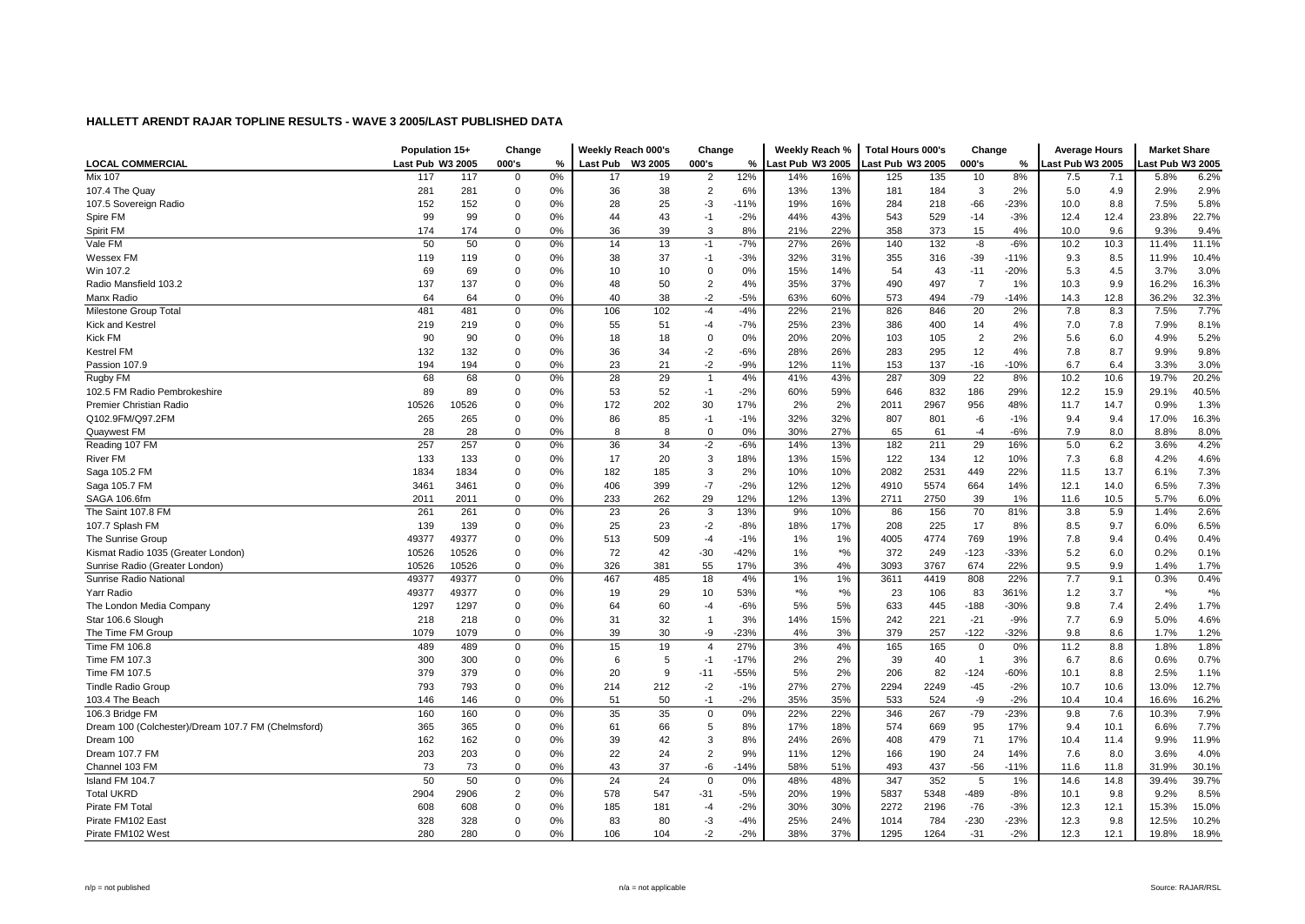|                                      | Population 15+   |       | Change         |       | Weekly Reach 000's |                | Change         |               | Weekly Reach %   |     | <b>Total Hours 000's</b> |       | Change         |        | <b>Average Hours</b> |      | <b>Market Share</b> |       |
|--------------------------------------|------------------|-------|----------------|-------|--------------------|----------------|----------------|---------------|------------------|-----|--------------------------|-------|----------------|--------|----------------------|------|---------------------|-------|
| <b>LOCAL COMMERCIAL</b>              | Last Pub W3 2005 |       | 000's          | %     | Last Pub W3 2005   |                | 000's          | $\frac{9}{6}$ | Last Pub W3 2005 |     | Last Pub W3 2005         |       | 000's          | %      | Last Pub W3 2005     |      | ast Pub W3 2005     |       |
| <b>Total UKRD West</b>               | 800              | 803   | 3              | 0%    | 92                 | 87             | $-5$           | $-5%$         | 12%              | 11% | 995                      | 875   | $-120$         | $-12%$ | 10.8                 | 10.0 | 6.1%                | 4.9%  |
| Star 107 Stroud                      | 91               | 91    | $\mathbf 0$    | $0\%$ | 8                  | $\overline{7}$ | -1             | $-13%$        | 8%               | 8%  | 84                       | 73    | $-11$          | $-13%$ | 11.0                 | 10.2 | 4.7%                | 4.1%  |
| Star 107.2 Bristo                    | 445              | 445   | $\mathbf 0$    | 0%    | 43                 | 44             |                | 2%            | 10%              | 10% | 533                      | 446   | $-87$          | $-16%$ | 12.4                 | 10.1 | 5.9%                | 4.6%  |
| Star 107.5 Cheltenham                | 141              | 141   | 0              | 0%    | 16                 | 17             |                | 6%            | 11%              | 12% | 90                       | 102   | 12             | 13%    | 5.8                  | 6.1  | 3.3%                | 3.6%  |
| Star 107.7 Weston Super Mare         | 123              | 123   | $\mathbf 0$    | 0%    | 22                 | 23             |                | 5%            | 18%              | 19% | 281                      | 273   | -8             | $-3%$  | 12.6                 | 12.0 | 10.4%               | 9.8%  |
| The County Sound Radio Network       | 546              | 546   | 0              | 0%    | 150                | 130            | $-20$          | $-13%$        | 27%              | 24% | 1243                     | 1107  | $-136$         | $-11%$ | 8.3                  | 8.5  | 10.2%               | 9.9%  |
| 96.4 The Eagle                       | 546              | 546   | $\Omega$       | 0%    | 140                | 122            | $-18$          | $-13%$        | 26%              | 22% | 1130                     | 1048  | $-82$          | $-7%$  | 8.1                  | 8.6  | 9.3%                | 9.4%  |
| County Sound 1566                    | 546              | 546   | 0              | 0%    | 17                 | 12             | -5             | $-29%$        | 3%               | 2%  | 113                      | 59    | $-54$          | $-48%$ | 6.8                  | 4.8  | 0.9%                | 0.5%  |
| <b>Total UKRD East</b>               | 454              | 454   | $\mathbf 0$    | 0%    | 96                 | 100            | 4              | 4%            | 21%              | 22% | 952                      | 1018  | 66             | 7%     | 9.9                  | 10.1 | 9.6%                | 11.2% |
| Fen Radio 107.5                      | 70               | 70    | $\mathbf 0$    | 0%    | 10                 | 12             | $\overline{2}$ | 20%           | 14%              | 17% | 73                       | 82    | -9             | 12%    | 7.6                  | 7.1  | 4.8%                | 5.4%  |
| <b>KL.FM 96.7</b>                    | 136              | 136   | 0              | 0%    | 55                 | 54             | $-1$           | $-2%$         | 41%              | 40% | 707                      | 669   | $-38$          | $-5%$  | 12.8                 | 12.3 | 19.2%               | 19.9% |
| Star 107 (Cambridge/Ely)             | 263              | 263   | $\mathbf 0$    | 0%    | 40                 | 38             | $-2$           | $-5%$         | 15%              | 15% | 298                      | 305   | $\overline{7}$ | 2%     | 7.5                  | 7.9  | 5.2%                | 5.6%  |
| 96.2 The Revolution                  | 494              | 494   | 0              | 0%    | 52                 | 50             | $-2$           | $-4%$         | 10%              | 10% | 415                      | 351   | $-64$          | $-15%$ | 8.0                  | 7.1  | 4.1%                | 3.5%  |
| UTV Radio (inc. talkSPORT)           | 49377            | 49377 | 0              | 0%    | 3536               | 3516           | $-20$          | $-1%$         | 7%               | 7%  | 32034                    | 34733 | 2699           | 8%     | 9.1                  | 9.9  | 3.0%                | 3.3%  |
| UTV Radio (excl. talkSPORT)          | 5787             | 6717  | 930            | 16%   | 1287               | 1437           | 150            | 12%           | 22%              | 21% | 13126                    | 15676 | 2550           | 19%    | 10.2                 | 10.9 | 11.2%               | 11.0% |
| Imagine FM                           | 372              | 371   | $-1$           | 0%    | 38                 | 45             | $\overline{7}$ | 18%           | 10%              | 12% | 248                      | 381   | 133            | 54%    | 6.6                  | 8.4  | 3.3%                | 4.5%  |
| 107.6 Juice FM                       | 954              | 954   | $\mathbf 0$    | 0%    | 134                | 155            | 21             | 16%           | 14%              | 16% | 1568                     | 1853  | 285            | 18%    | 11.7                 | 12.0 | 7.4%                | 8.4%  |
| Peak 107 FM                          | 390              | 390   | 0              | 0%    | 106                | 95             | $-11$          | $-10%$        | 27%              | 24% | 1080                     | 893   | $-187$         | $-17%$ | 10.2                 | 9.4  | 12.7%               | 10.0% |
| The Pulse/Pulse Classic Gold         | 762              | 762   | 0              | 0%    | 187                | 166            | $-21$          | $-11%$        | 25%              | 22% | 1454                     | 1370  | $-84$          | $-6%$  | 7.8                  | 8.3  | 10.0%               | 9.2%  |
| The Pulse                            | 762              | 762   | $\mathbf 0$    | 0%    | 175                | 153            | $-22$          | $-13%$        | 23%              | 20% | 1234                     | 1123  | $-111$         | $-9%$  | 7.1                  | 7.4  | 8.4%                | 7.6%  |
| Pulse Classic Gold                   | 762              | 762   | $\mathbf 0$    | 0%    | 52                 | 46             | -6             | $-12%$        | 7%               | 6%  | 220                      | 247   | 27             | 12%    | 4.2                  | 5.4  | 1.5%                | 1.7%  |
| Q96                                  | 690              | 687   | -3             | 0%    | 57                 | 50             | $-7$           | $-12%$        | 8%               | 7%  | 362                      | 310   | $-52$          | $-14%$ | 6.4                  | 6.2  | 3.1%                | 2.5%  |
| Signal One & Signal Two              | 769              | 769   | 0              | 0%    | 273                | 293            | 20             | 7%            | 36%              | 38% | 3505                     | 4178  | 673            | 19%    | 12.8                 | 14.3 | 21.4%               | 23.5% |
| Signal One                           | 769              | 769   | 0              | 0%    | 252                | 273            | 21             | 8%            | 33%              | 35% | 2988                     | 3229  | 241            | 8%     | 11.9                 | 11.8 | 18.3%               | 18.2% |
| Signal Two                           | 769              | 769   | $\mathbf 0$    | 0%    | 69                 | 78             | -9             | 13%           | 9%               | 10% | 517                      | 950   | 433            | 84%    | 7.5                  | 12.2 | 3.2%                | 5.4%  |
| 107.4 Tower FM                       | 412              | 412   | 0              | 0%    | 77                 | 79             | $\overline{2}$ | 3%            | 19%              | 19% | 655                      | 640   | $-15$          | $-2%$  | 8.5                  | 8.1  | 7.3%                | 7.1%  |
| UTV Radio - South Wales              | 917              | 917   | 0              | 0%    | 247                | 249            | $\overline{2}$ | 1%            | 27%              | 27% | 3048                     | 3125  | 77             | 3%     | 12.4                 | 12.6 | 15.0%               | 15.3% |
| Total Swansea Sound/96.4 FM The Wave | 504              | 504   | $\Omega$       | 0%    | 174                | 177            | 3              | 2%            | 35%              | 35% | 2120                     | 2093  | $-27$          | $-1%$  | 12.2                 | 11.9 | 19.2%               | 19.1% |
| 96.4 FM The Wave                     | 504              | 504   | $\mathbf 0$    | 0%    | 114                | 130            | 16             | 14%           | 23%              | 26% | 1187                     | 1323  | 136            | 11%    | 10.4                 | 10.2 | 10.7%               | 12.1% |
| Swansea Sound - 1170 MW              | 504              | 504   | $\mathbf 0$    | 0%    | 82                 | 70             | $-12$          | $-15%$        | 16%              | 14% | 933                      | 770   | $-163$         | $-17%$ | 11.4                 | 11.0 | 8.4%                | 7.0%  |
| <b>Valleys Radio</b>                 | 413              | 413   | $\mathbf 0$    | 0%    | 73                 | 72             | $-1$           | $-1%$         | 18%              | 17% | 928                      | 1032  | 104            | 11%    | 12.8                 | 14.3 | 10.0%               | 10.9% |
| Radio Wave 96.5 FM                   | 228              | 228   | $\mathbf 0$    | 0%    | 68                 | 66             | $-2$           | $-3%$         | 30%              | 29% | 823                      | 729   | $-94$          | $-11%$ | 12.1                 | 11.0 | 17.4%               | 15.1% |
| Wave 102 FM                          | 155              | 155   | $\mathbf 0$    | 0%    | 26                 | 28             | $\overline{2}$ | 8%            | 17%              | 18% | 270                      | 312   | 42             | 16%    | 10.3                 | 11.0 | 8.6%                | 10.6% |
| 102.4 Wish / 107.2 Wire              | 713              | 713   | 0              | 0%    | 156                | 154            | $-2$           | $-1%$         | 22%              | 22% | 1477                     | 1503  | 26             | 2%     | 9.5                  | 9.7  | 10.3%               | 10.3% |
| 107.2 Wire FM                        | 240              | 240   | 0              | 0%    | 54                 | 52             | $-2$           | $-4%$         | 22%              | 22% | 472                      | 433   | $-39$          | $-8%$  | 8.8                  | 8.2  | 10.1%               | 8.9%  |
| 102.4 Wish FM                        | 494              | 496   | $\overline{2}$ | 0%    | 95                 | 108            | 13             | 14%           | 19%              | 22% | 897                      | 1215  | 318            | 35%    | 9.5                  | 11.3 | 9.2%                | 12.2% |
| 107.7 The Wolf                       | 422              | 422   | $\Omega$       | 0%    | 59                 | 56             | -3             | $-5%$         | 14%              | 13% | 435                      | 414   | $-21$          | $-5%$  | 7.4                  | 7.4  | 5.3%                | 5.6%  |